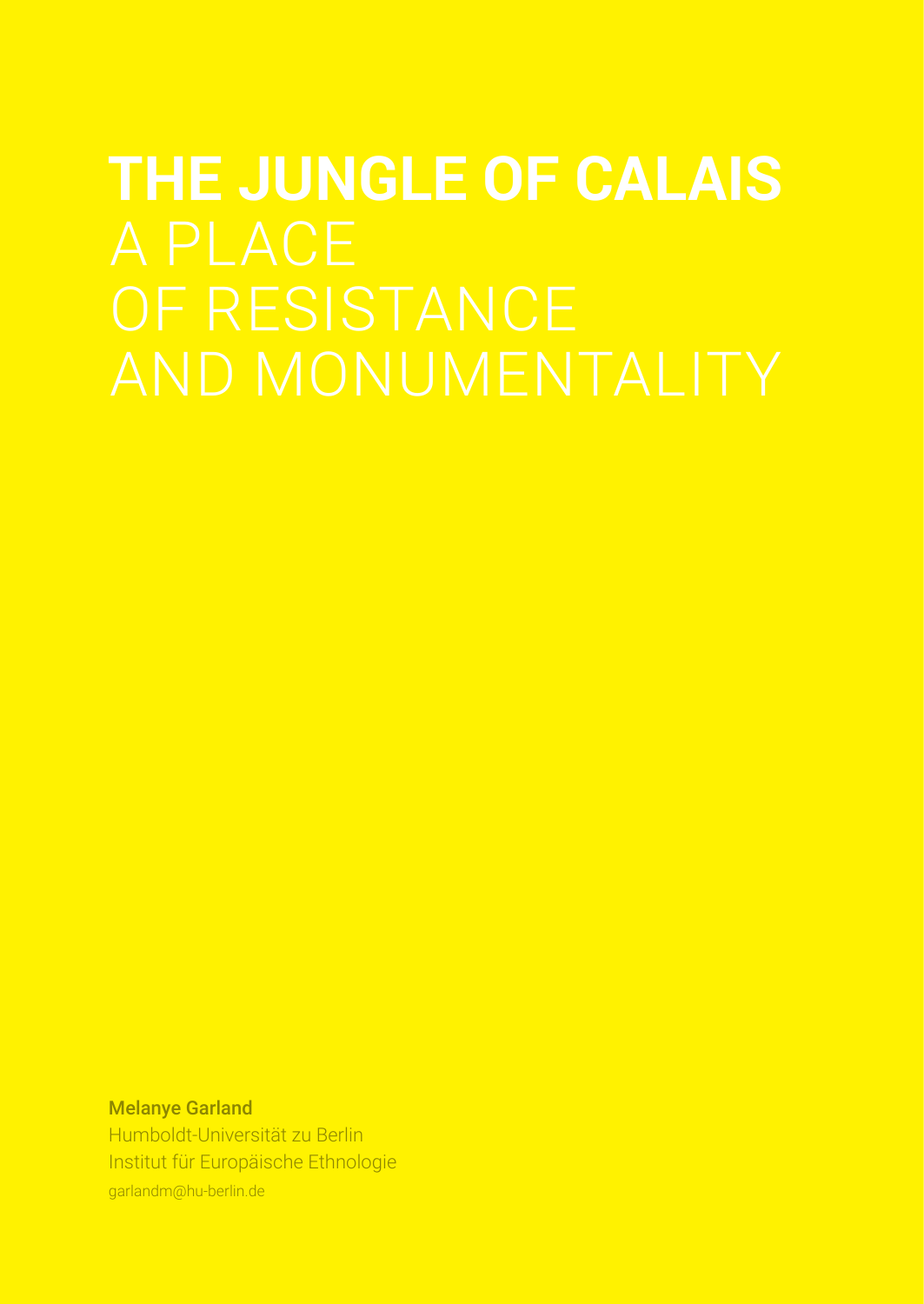# ESSAY 90/05

MIGRATION ART OF RESISTANCE (POST)COLONIAL PRACTICES ARTISTIC PRACTICES ETHNOGRAPHY

The ongoing critical European border regimes are leading to the emergence of new official/unofficial refugee and migrant camps, which I understand, are an important aspect of the (post)colonial era. Of particular interest to this paper is reflecting upon past actions and motivations in my first experience in one of the biggest informal camps in Europe, 'The Jungle' in Calais, France. For this purpose, I question my artistic and pseudo ethnographic methodologies. Such as artistic intervention with an art action, participatory observation, and informal interviews, reflecting on how to research these 'peripheral' places. I will deal with my own experience in The Jungle with ethnographic and artistic considerations and consider theories such as; the art of resistance and (post)colonial practices, which have helped guide my ongoing thoughts on 'monumentally'. I see The Jungle as a possible visual manifestation of ongoing problematics of the 'autonomy of migration' in a contemporary Western context. The particular interest of this text is the reflection on/ of different theoretical, ethnographic, and artistic materials from the research during my first encounter in The Jungle. The major focus is between 2015 and 2016 when the urban and social development of the area took place (and when my initial fieldwork took place). This text engages on layers of memory with aspects of personal experience and anthropological theory.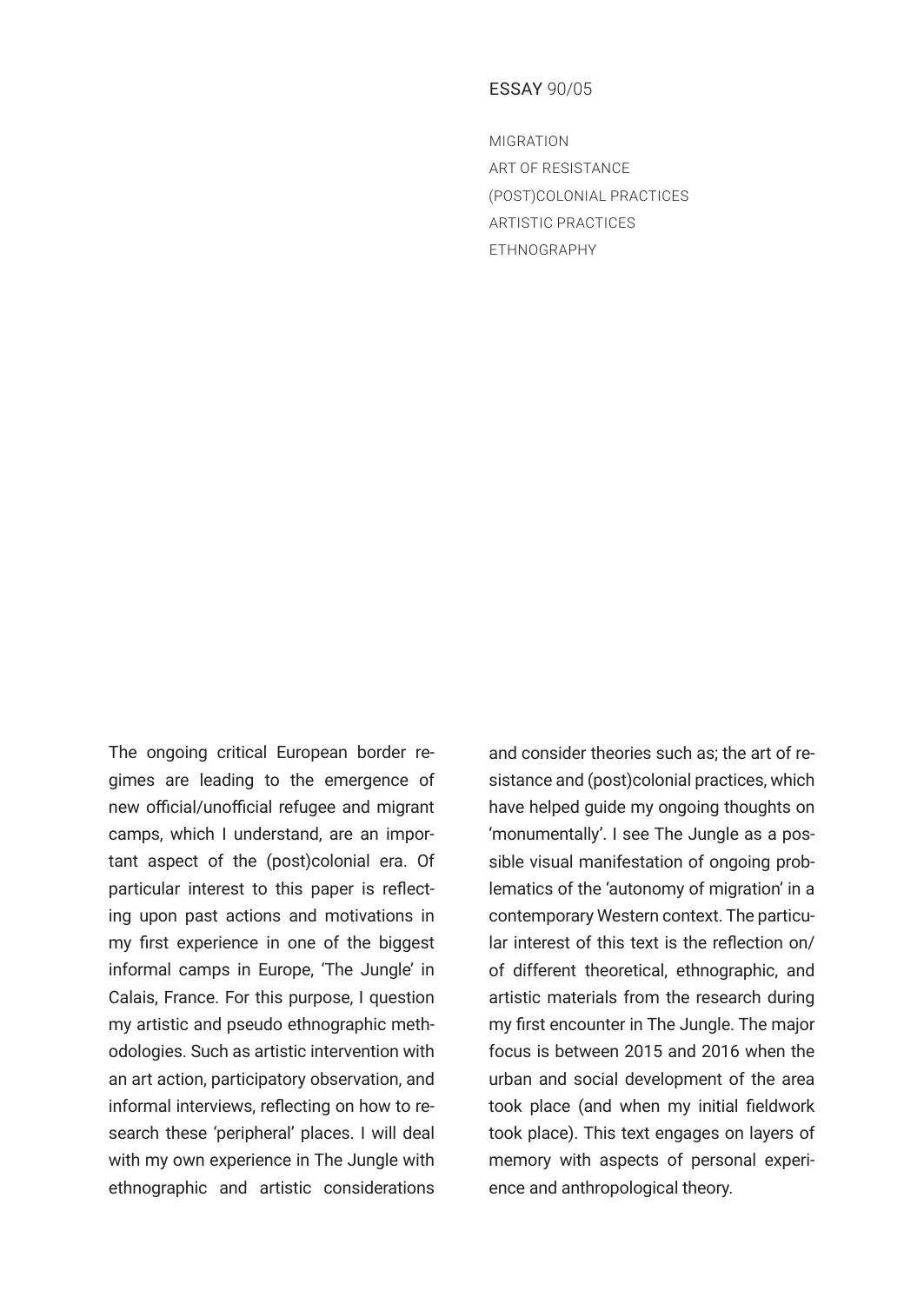### INTRODUCTION

The growing humanitarian crisis and the gaps in border laws worldwide, especially in European borders, have provided the grounds for developing migrant camps in crossborder zones. This paper aims to reflect on informal camps that have not been supported directly by government agents. Volunteers, NGOs, and neighbors are the direct aids in their social and urban development in peripheral spaces of the city. The first section of the paper covers my own experience of my first fieldwork with an ethnographic and artistic approach. This work particularly analyzes my first encounter as an artist in The Jungle camp in Calais, France. This first experience motivated me to inquire into social scientific theories such as the art of resistance, the 'autonomy of migration' (De Genova, 2017), and (post)colonialism (Stoler, 2008), which will be analyzed in the second section of this text. I am interested in challenging the art of resistance and (post) colonial approaches with the problematics of the border regime. These concepts guided me in my ongoing thoughts on 'monumentally', which will be analyzed in the last section of this text. I see The Jungle as a possible visual manifestation of ongoing problematics of the 'autonomy of migration' in a contemporary Western context.<sup>1</sup>

### ETHNOGRAPHIC AND ARTISTIC EXPERIENCE

From the mid-1990s to the end of 2016, the northern part of Les Dunes in Calais, France, was characterized by informal migrant urbanization. This place was commonly called *The Jungle*, an informal migrant camp. Through my research I realized that the name 'The Jungle' was given by the press and outsiders (in reference to the "chaotic" internal dynamics of the place) and not by the inhabitants themselves. In my previous research I found no information of a specific name given by the inhabitants themselves, only the answer given by the participants of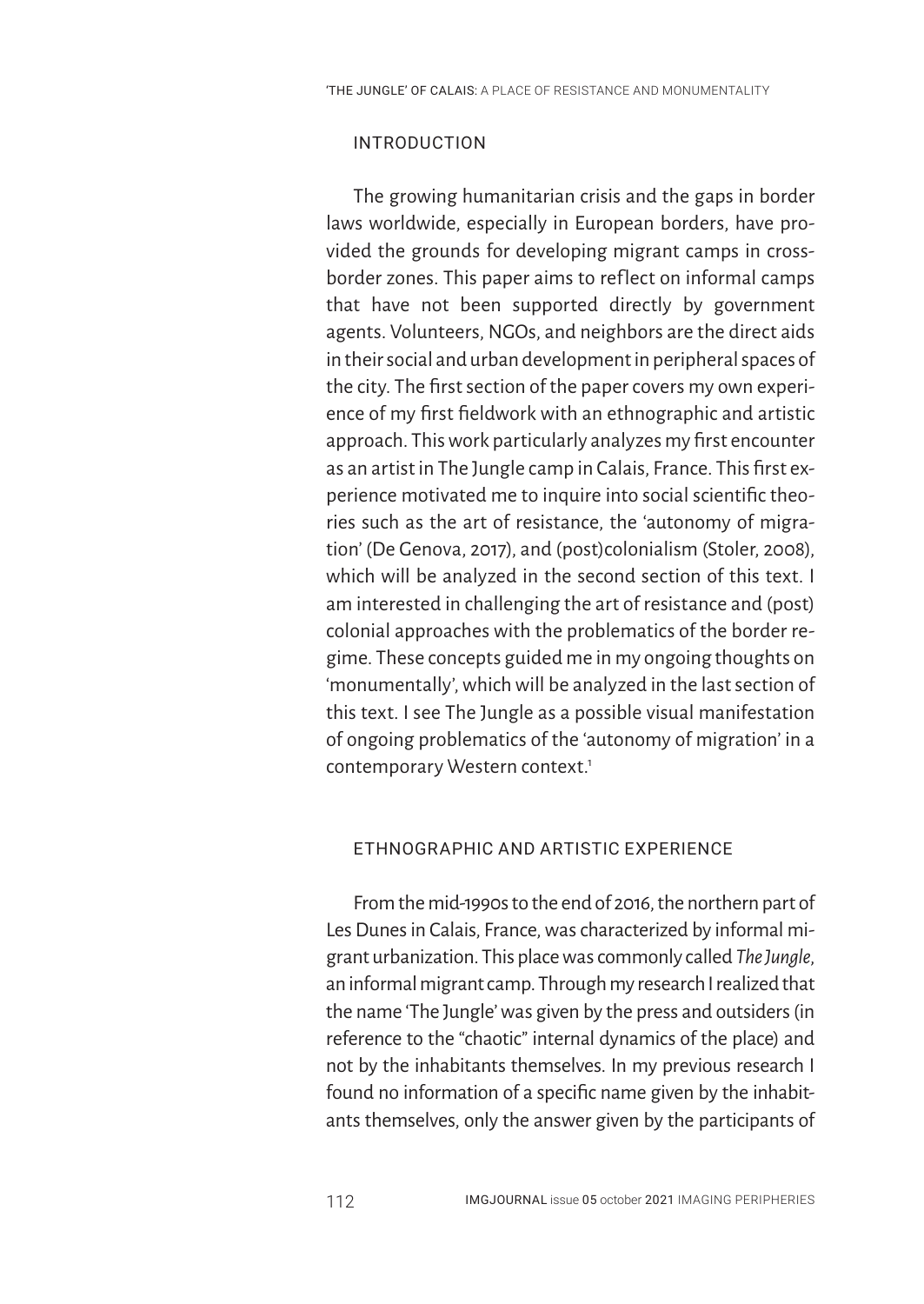the local radio station that operated inside the camp between 2015-2016, Jungala Radio. The name Jungala means Jungle-NO in Arabic. Evoking the name 'The Jungle' as a racist and exotic description of the dehumanized reality of the camp.

The Jungle was located on the periphery of Calais, in the area of Les Dunes. Calais is one of France's most important ports, which, across the Channel Strait of Dover, borders England. One of the most important economies in Calais is tourism. The city's infrastructure is adapted to the needs of the tourist, which contradicts the reality in The Jungle. The town has more than 20 years of migration history, coming mainly from Sudan, Darfur, Afghanistan, Syria, Iraq, Eritrea, and other crisis zones. This informal settlement is one of the oldest in the European Union. In 2015 and 2016 the camp gained global attention during the peak of the European border crisis, when the population of the camp exploded and French authorities began carrying out evictions. On 26 October 2016, French authorities announced that the camp had been cleared (Baumard, 2016). However, conversations with volunteers provide evidence that it still exists.

During the summer of 2016, the Camp was rapidly urbanizing and developing, with 'common buildings' beginning to appear, as described by Michel Agier in his book: *The Jungle: Calais's camps and migrants* (2018). Agier refers to these 'common' areas in terms of their communal/voluntary construction and distinguishes them with 'public services' since Calais municipality did not participate in the construction of these communal areas for the inhabitants. NGOs, volunteers and the inhabitants themselves were responsible for the construction of social facilities such as schools, churches, mosques, communal kitchens, libraries, art school, kindergarten, theater and a youth center (Aigier, 2018). Parallel to the camp's rapid growth and development was a rise in media attention: newspapers, TV shows, radio shows, online documentaries, etc, which further accelerated the development of The Jungle. This area was gradually becoming a neighborhood and a small town on the periphery of Calais with global exposure: "This town began to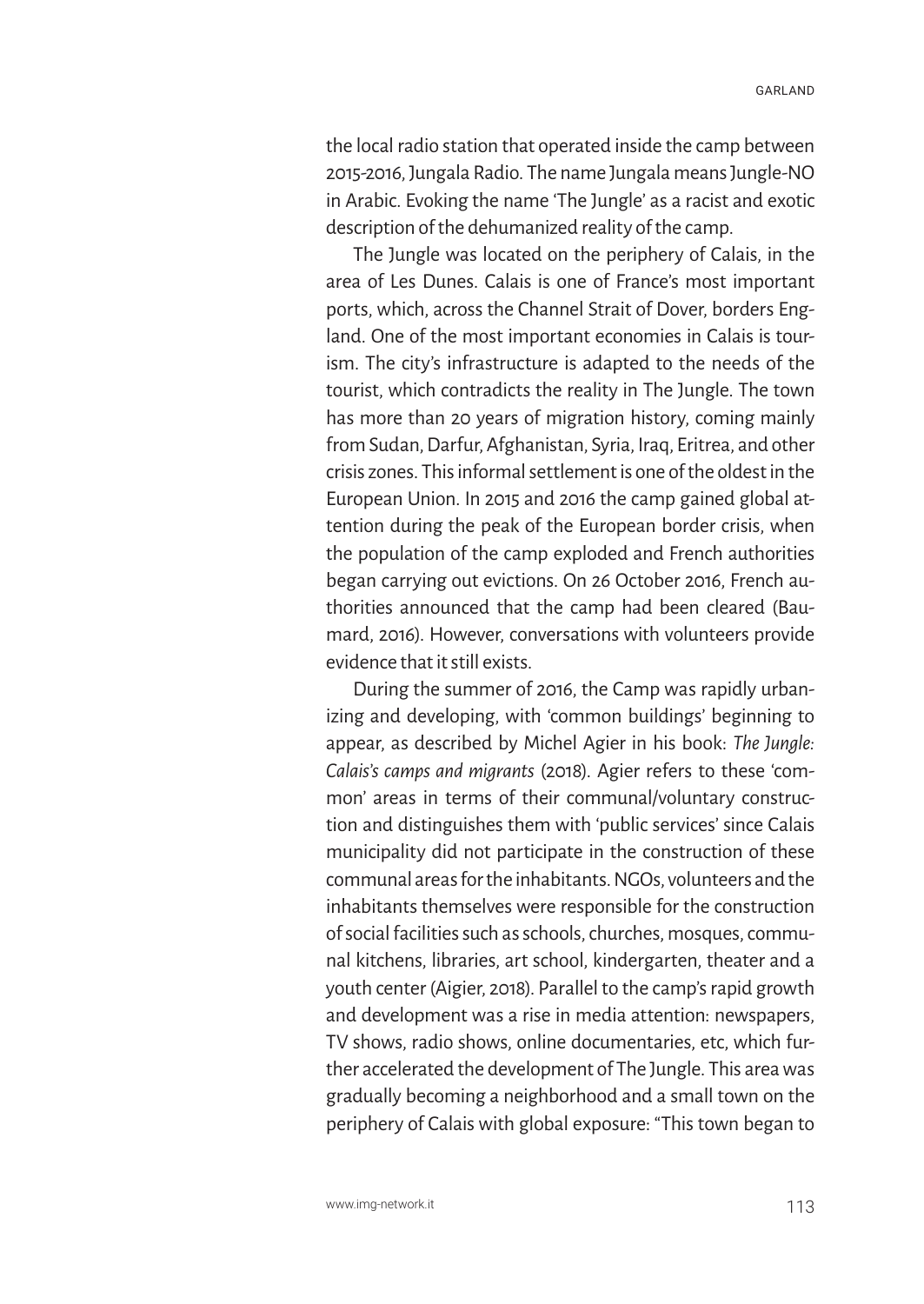focus the attention of the whole world, which could well appreciate how it was both prophetic and catastrophic in character, marvelous and wretched, utopian and dystopian" (Agier, 2018, p. 71). At the same time, through my first encounter in the camp, I could perceive the development of a micro-economy. Restaurants with different cultural backgrounds started to flourish, creating a kind of internal market, which the inhabitants could benefit from. Mostly there was the exchange of goods as a means of payment for these small entrepreneurs. I was able to understand this kind of 'exchange' thanks to a specific situation of my experience in The Jungle. In one of the meetings I had with some residents, around a cup of tea, I shared chocolates and cigarettes on the table, they told me that those two goods were some of the most appreciated things to trade in the camp. They kept it for the next few days to exchange with their peers.

The attention from mass media at a national and international level consolidated the monumental character of The Jungle. In the peak of the 2015 border crisis, especially within the European Union, the monumental state (which I will explain in more detail in the discussion section) was an important factor in the following governmental and European Union actions, causing extreme consequences (demolitions, violence, human rights violations, human right violations, among others) in The Jungle's history. Less than six months after the French government's public proclamation of 'tolerance' towards migrants in Les Dunes zone, the then French Prime Minister, Manuel Valls, announced in September 2015 his desire to create a 'tent camp' on the same location of Les Dunes. This would end up being a container camp called the Centre d'Accueil Provisoire (temporary shelters, CAP). When I was first arriving in The Jungle in July 2016, I saw these white containers, as an installation from the 70s with an industrial architectural aesthetic<sup>2</sup>. Each container provides sleeping space for approximately 12 people. The structures did not provide for the possibility of bringing or hanging things that reminded the dwellers of home, which is another one of the reasons that many migrants did not want to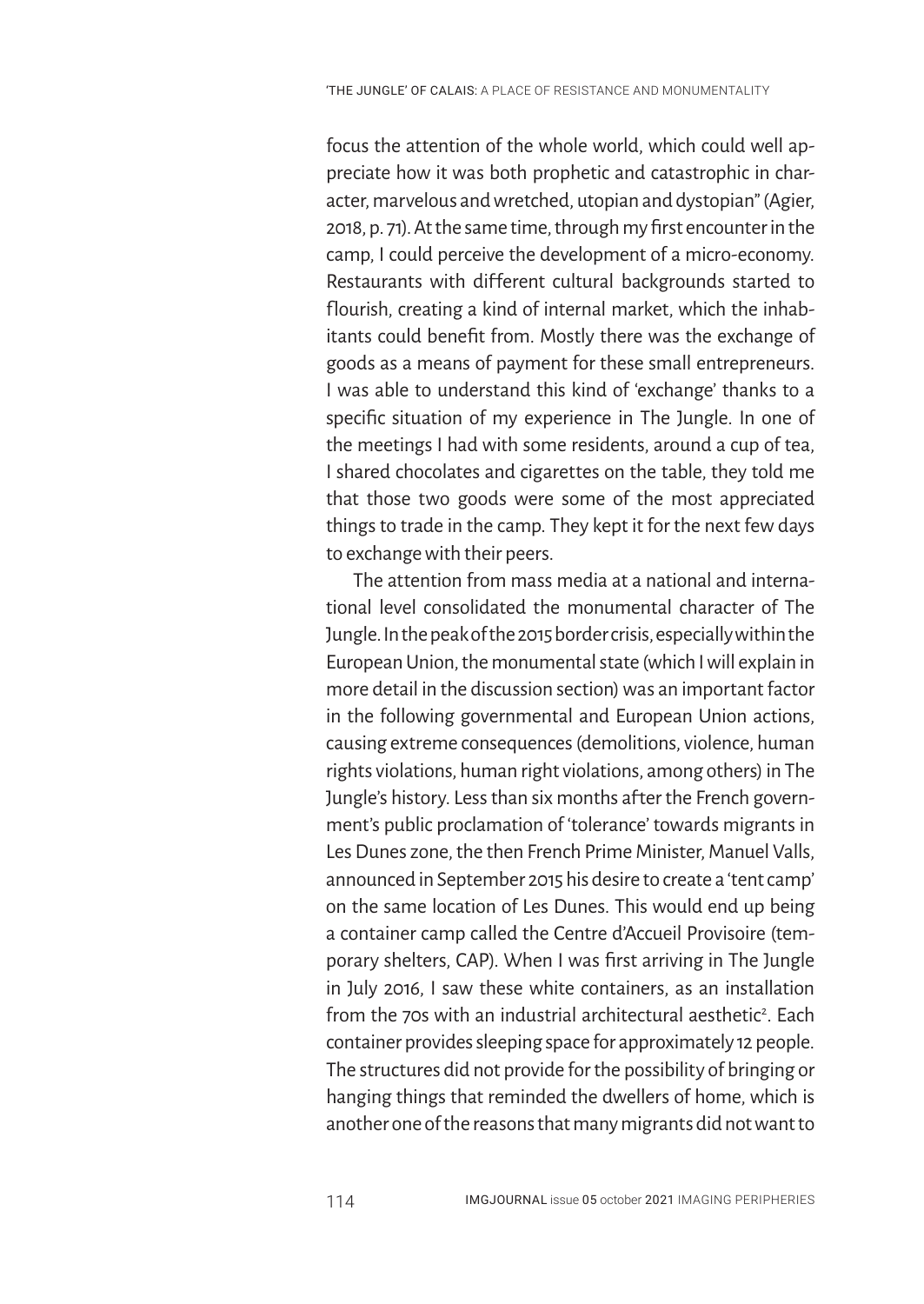**Figure 1** Melanye Garland, *Field drawing, CAP containers,* The Jungle, Calais, 2016.



go live in the CAP. Of course, the first reason was when deciding to go and live there, one had to give their fingerprints and enter the EU data system, here 'luck was on the run' and there was almost no possibility of disappearing from the data identification system. The second reason was the fact that it is not possible to create your 'home', even for a temporary period. By prohibiting the display of personal objects (such as posters, photos, etc.), the French municipality was making a statement to remind everyone that Les Dunes is a temporary and transitory place. The duality found in the Les Dunes territory, between the CAP, its industrial, regulated containers and the organic The Jungle, visualizes the in-between space in which migrants found themselves living on a daily basis. The conflict between these two models; one, represents state power in the face of migration, with its industrial, structural, systematic, technological, capital, 'masculine' aspects. The other presents a self-organized, dynamic, flexible, adaptable, sociable, supportive, empowering, militant, 'feminine' reality. This confrontation brings me to think about the reality of destruction and construction that the inhabitants of The Jungle had to continuously deal with. Not only dealing with survival, but with the 'possibility' and (false sense of) hope of being able to cross the metal fences and enter the CAP system, therefore the France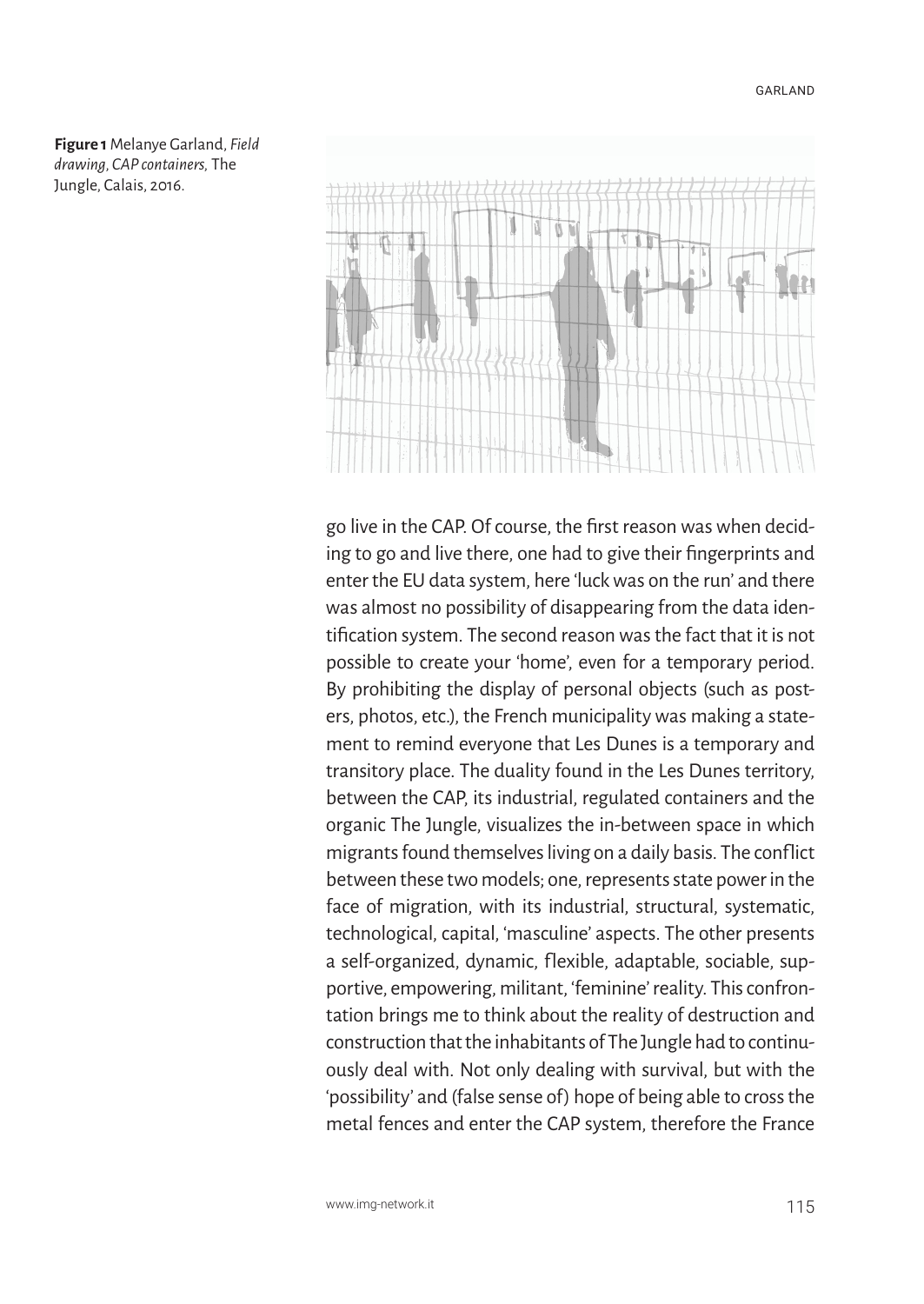state and EU system, in order to feel 'safe', like a 'citizen' and 'belonging to a European territory'.

The fieldwork to The Jungle was an arbitrary decision. Since the large-scale arrival of the Syrian community in Germany in 2015, artist communities started to organize cultural projects to help within the German government's refugee camps. Together with my art collective nomadicArt (see www.nomadicart.org), we realized that inside the camps in Berlin (which were set up in hotels, gyms, and empty schools), there were no workshops or artistic and therapeutic activities for families, especially for children, youth, and women. What struck us the most was that the program within the camps did not initially<sup>3</sup> have a school or any form of education for the children and youth. Only basic needs were covered, like shelter, food, legal aid, among others. Therefore, with my artist colleagues, we started to schedule weekly workshops, which we adapted to the needs of the participants. We asked what they would like to do, and we worked arranging tutors and fundraising to buy materials. Here was the starting point for the *Connecting Stories*(see https://www.melaniegarland.com/ART-WORKS/CON-NECTING-STORIES-2) workshop and the initial reflections on anthropology, which led me to The Jungle in July 2016.

*Connecting Stories* was a writing letter workshop in which the participants were children, youth, and adults. Depending on the day, families gathered around a table to write letters. Depending on the participants' motivation, the letters could be exchanged with other participants in other camps in Berlin (at that time, I was doing this workshop in three camps in close neighborhoods). The main idea was to provide a quiet space to write and, if possible, to share it with peers. Some writing suggestions were; writing to an unknown person, sharing experiences from the new place and the journey from their home country to Germany. There was a mixture of languages: Farsi, Arabic, German and English. Sometimes, I invited a translator friend when someone wanted to describe or read their letter. But it usually was a mixture of languages and sound, where the sound texture was more predominant than the meaning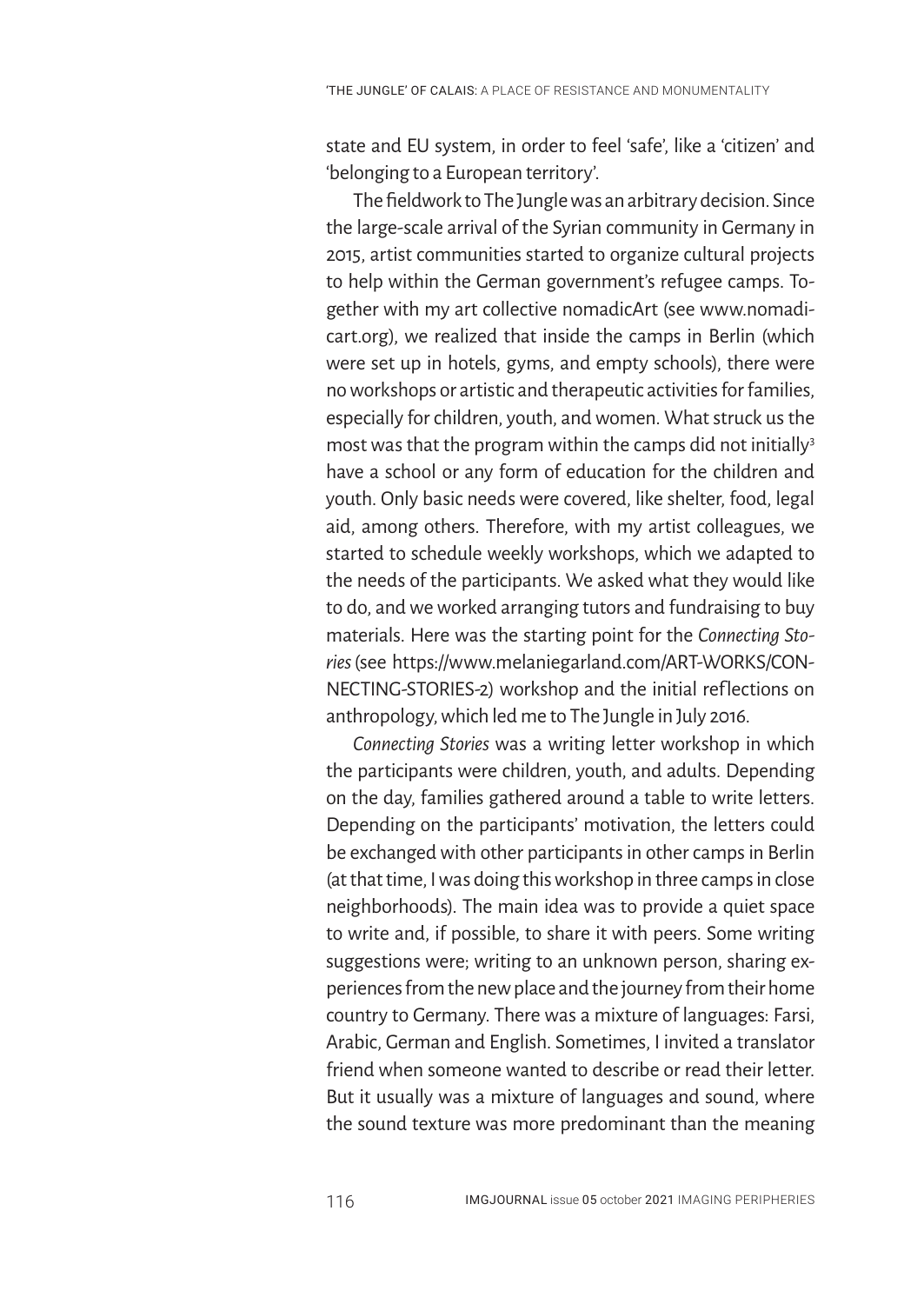of the words. Usually, at the end of the workshop, the participants would give me their letters (which were given, later on, to other participants in another emergency center). Then, I would give them back letters from other participants, which they would read immediately. Each participant knew that before I delivered their letter, I would scan it for later research use. I didn't know at the time what to do with the information collected in those letters, but I had an intuition that it was a kind of collective memory. A sort of migrant's memory archive, that was emerging thanks to this workshop (Garland, 2021).

During one of my last sessions in June 2016, a group of participants asked me if I would do this workshop or another one outside Germany (I was already looking at possibilities to volunteer in Europe and Asia). They shared with me about the situation in Calais and told me about The Jungle. If I went there I could deliver some letters from them anonymously (they knew there would be no specific receiver). Some of them had passed through before coming to Germany, leaving friends behind. Other ones believed that their relatives were trapped there, unable to cross to England. But they had no way of communicating with them; because of its undocumented nature, the digital media (*Whatsap, Facebook*) was not an ideal channel to communicate between migrants



**Figure 2** Melanye Garland, Connecting Stories exhibition, LITE-HAUS Gallery Berlin, 2019. ©Dalida Kibir-LITE HAUS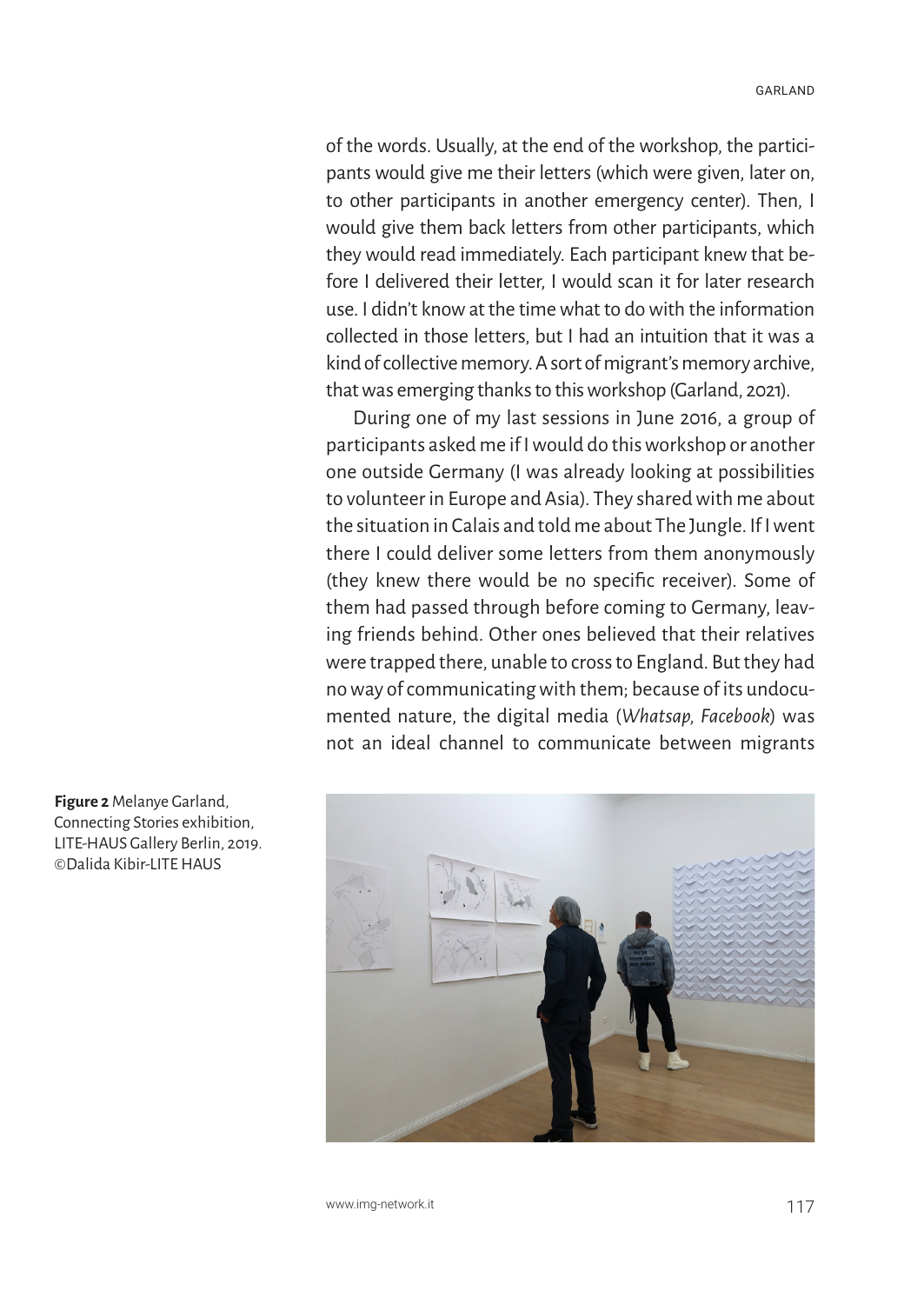

**Figure 3** Melanye Garland, Connecting Stories exhibition, LITE-HAUS Gallery Berlin, 2019. ©Dalida Kibir-LITE HAUS

> in transit. *Connecting Stories* began to transform into a possible kind of 'concrete' communication, becoming a form of activism against the European border regime. Later on, *Connecting Stories* transformed into an art action, where the artistic artifact was the letter and the envelope. In my paper, *The Jungle de Calais: Entre Liminalidad, Espacio fronterizo y lugar de posibilidades* (2021), I describe in detail *Connecting Stories*, which I critical analyze my role as an artist and 'mail-woman' –questioning the ethics and power relations of the project through anthropology. In this article, I want to highlight how this art action, which had an intuitive and empirical nature, allowed me to experience the reality inside, reflecting later on, in the art of resistance and the (post)colonial actions of The Jungle's inhabitants.

> To arrive at The Jungle, I had to take a local bus that left me a 45-minute walk to the camp entrance. The walk was in a straight line, and I passed through a deserted landscape, abandoned factory and saw graffiti with paintings, drawings, and texts on the walls, symbolizing solidarity with the inhabitants of The Jungle. Along the way, I noticed people (all young men) walking and sitting on the sidewalk, some of them waving at me. But in general, there was a silence that blended with the sea breeze. Arriving at the camp, I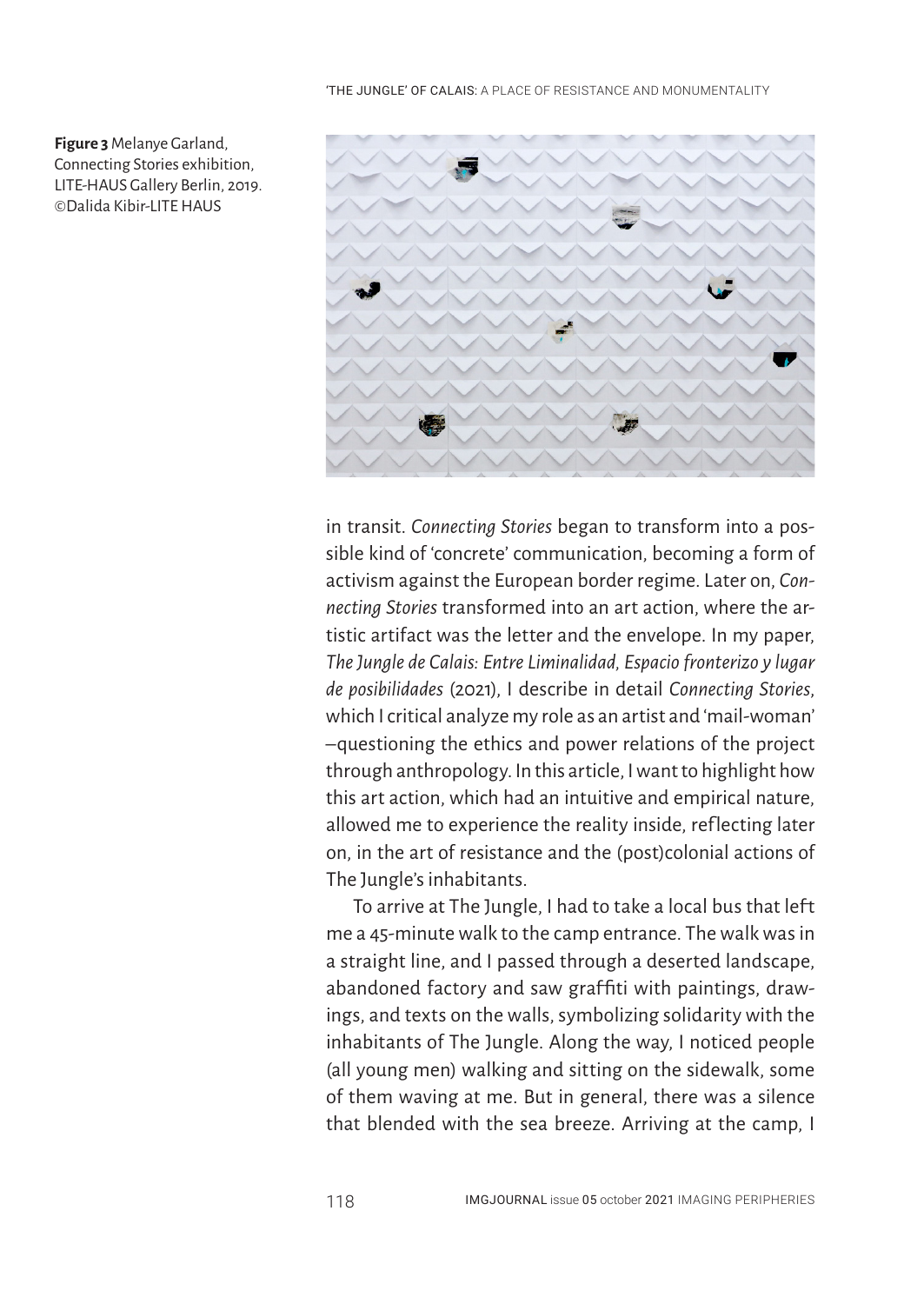found a human barrier of French police officers who gave me the feeling that they were waiting for something. They told me in French and then in broken English if I entered the camp; it was difficult that they were going to help me if any 'confrontation' occurred. Those sentences were the first ones where I began to understand the tension happening in the Les Dunes zone.

The first thing I saw was the camp map, which I immediately drew so that I could locate myself and understand how the settlement was structured. I already knew beforehand that the Jungle was also divided by communities and languages. Looking at the map, I could not find where the Syrian community was. Since that was my mission, to look for the Syrian community and deliver the letters (20 in total) that I had collected in Berlin and, if possible, receive some letters



**Figure 4** Melanye Garland, *Field drawing, Copy of the Camp-map,*  The Jungle, Calais, 2016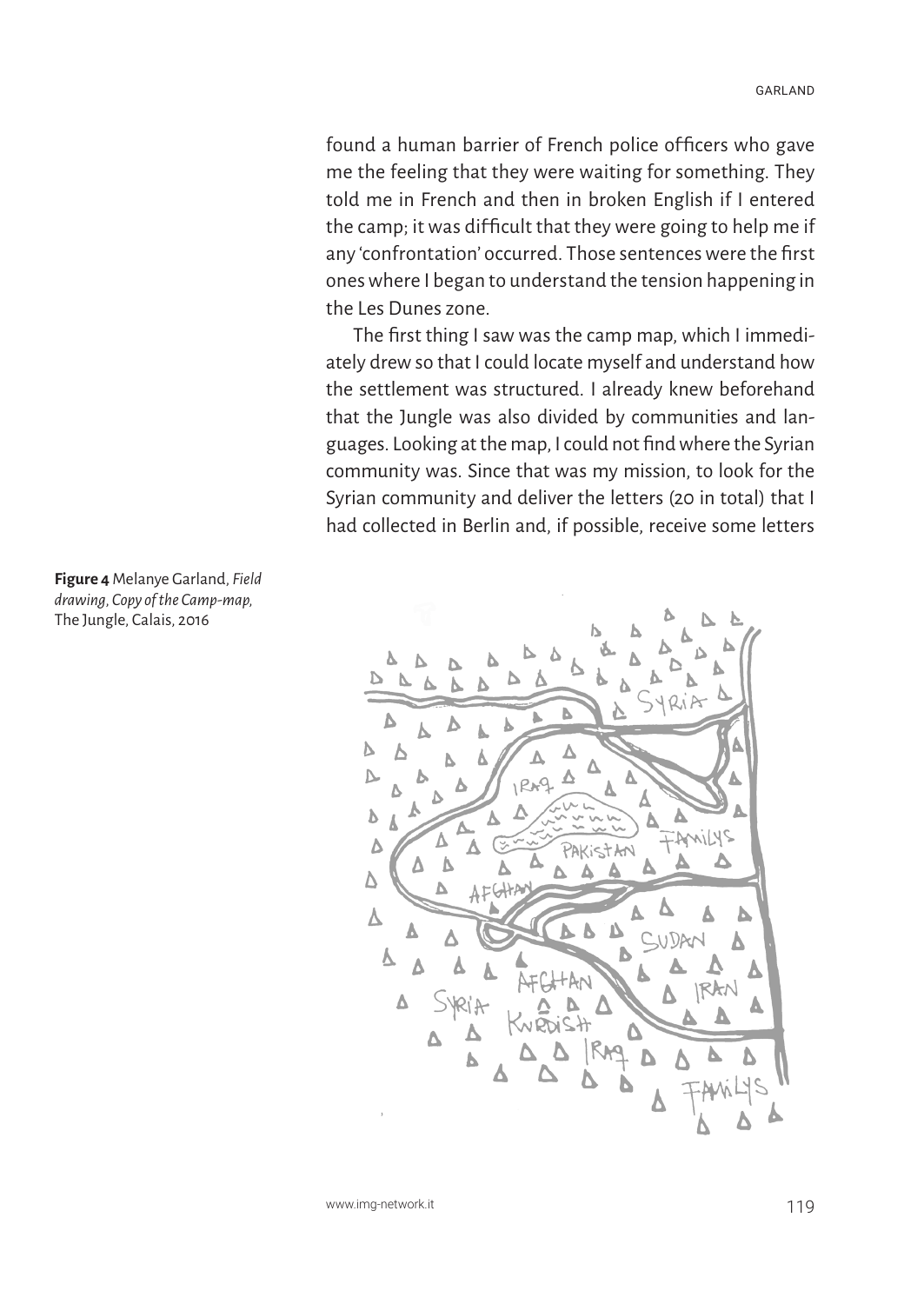to take back. I asked some inhabitants and a volunteer of Irish origin who were at the entrance (since it was also the starting point of the main street where the restaurants and bars were). They all told me that the Syrian community was small (at that time), so they were close to the Kurdish and Afghani communities. By locating it on the map, I found it on the main street on the left side.

Walking along the main street, I could observe the infrastructure and architecture of the restaurants and bars, which at that moment were covered with a dark color. Getting closer to see the materiality of the venues (built with light materials, such as wood, plastic, and recyclable materials), I noticed that the surfaces were burnt. The smell of burning was also present, which by its intensity, I could guess that this had happened the day before or only a few days ago. Later, in the meeting with the Syrian leader (during the letters exchange4 ), he told me that there had been a confrontation with the French police the day before. He mentioned that this event was not isolated and had been going on for a couple of weeks. Looking back now, it could have been one of the first signs of the massive eviction in October 2016 (Garland, field notes fragments, 2016).

# THE JUNGLE AS A RESISTANCE

The Jungle is often referred to as a 'state of exception' that produces 'bare life' (Agamben, 2005), a state of being outside the boundaries of city policy and planning, along with the degree of dehumanization and danger that these terms bring. Beyond that, The Jungle is a complex 'liminal place', in which the unstable zone between 'political' and 'bare' has produced states of biopower, resistance and abjection in and outside the camp.

It is a place where bodies, in all their clandestine 'out of placeness', nevertheless create, construct, and persevere in their attempt to survive, remain in place or stay on the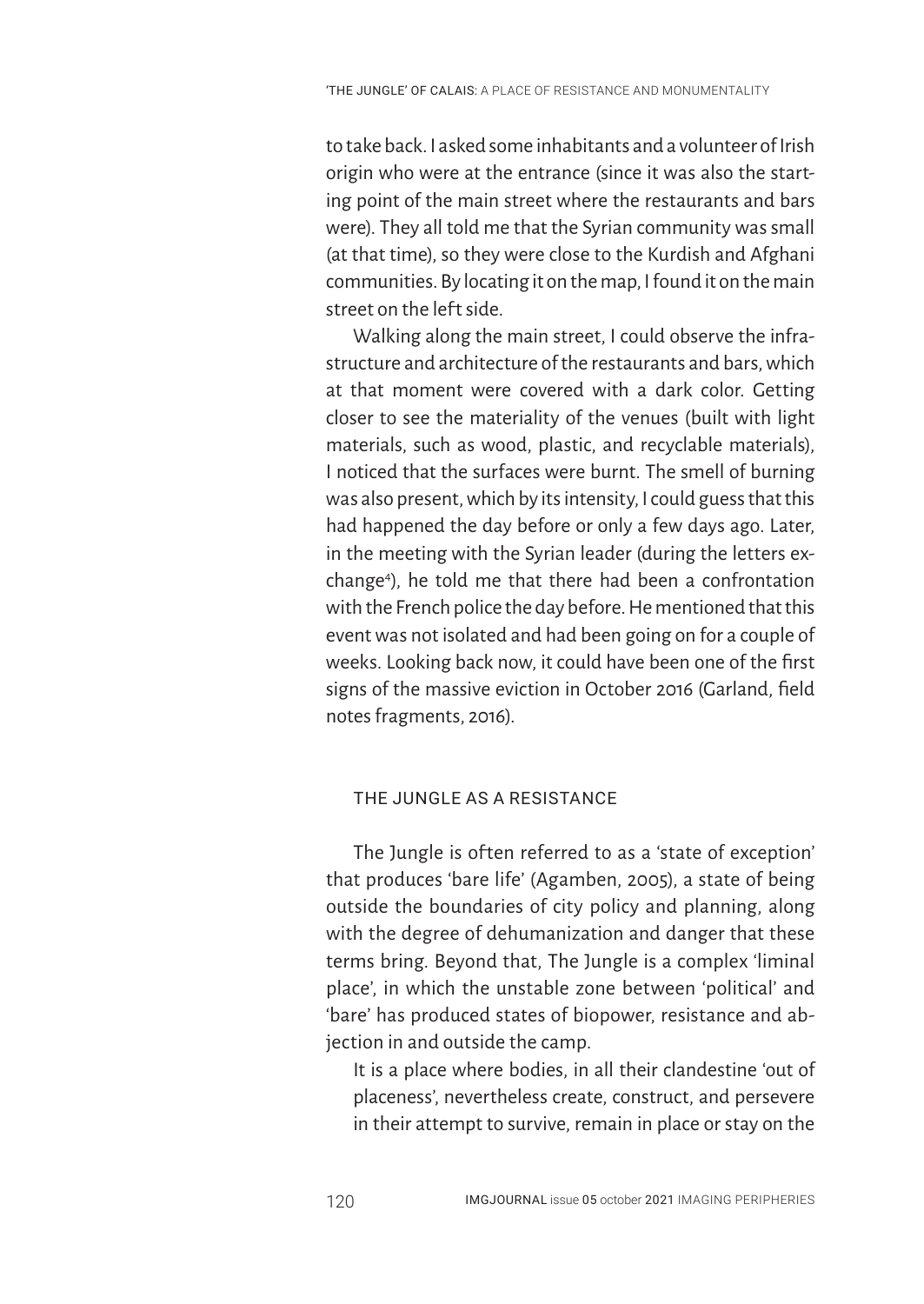GARLAND

move. These are 'political subjects' who draw from the knotted symbolic resources of the past in their resistance to the contemporary border's regime of surveillance and control. (Sanyal, 2017, p. 14)

The visible traces of modern slavery and colonialism between the past and present, preserve the particularity of the Jungle and challenge the refugee's image as the silent 'bare life' (Sanyal, 2018). Through the Bodily Arts of Resistance (Sanyal, 2017) within The Jungle, a state of ephemeral monumentality (which I will explore in more detail in the last section) has been produced on an international scale. The massive media exposure, triggered not only by journalists and politicians but also by the open exposure of terror and dehumanization by the inhabitants and volunteers of The Jungle. It was one of the fundamental stages of resistance to border sophistication. The various strategies of resistance generated allowed a possible monumentality to be shown internationally, again putting the spotlight on the interaction between border regime, empowerment and political subjectivity of the present time.

The Jungle's diverse strategies of resistance to the European border regime on the part of its inhabitants, also has led to an internal mutilation of its own identity. The degree of 'communitas' and collective empowerment has created community, neighbourhood and sociability, but it has also led to the erasure of personal identity. The degree of monumentality of The Jungle and its massive international exposure was made possible by the communal state of 'unity'. It was no longer just migrants wandering around Calais and living in the streets, but rather 'The Jungle', a strong, fighting and organized community, which was creating 'culture' as an action of resistance against French and British governments. The empowerment and appropriation of the Les Dunes zone has brought (post)colonial attitudes (which I will address in more detail in the next section) but simultaneously has brought along the 'voluntary' eradication of self-identity, for defense against the European Union's border laws. I experienced an example of this during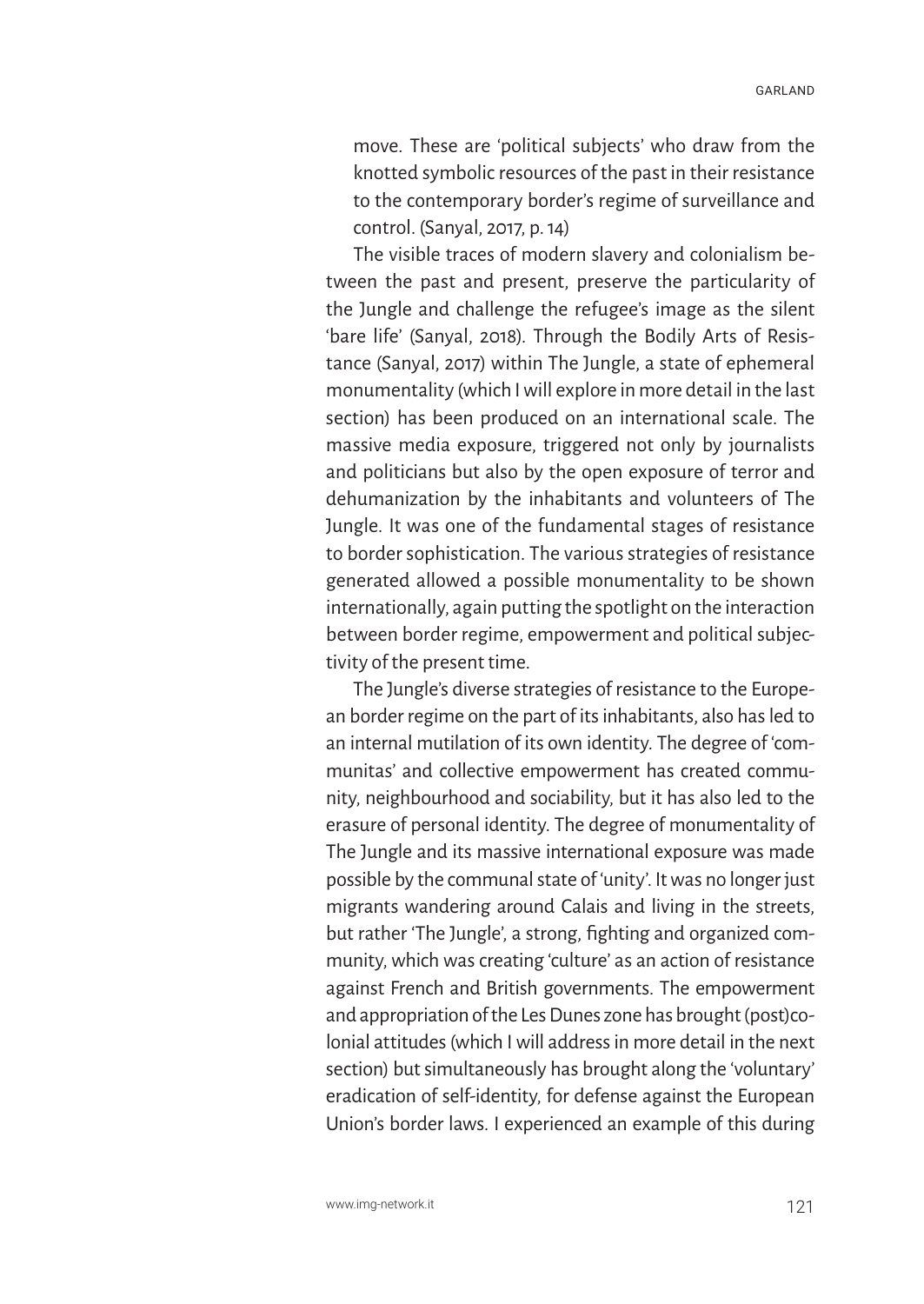my first fieldwork. At the time, I was so overwhelmed by the whole complex and dynamic context of The Jungle that I didn't have the awareness to understand what I was observing. I remember in one of the meetings with the Syrian community leaders, I noticed that two of them had the tops of all their fingers wrapped with medical bandages. It caught my attention but I thought it was a kitchen accident. Looking back now, I can understand that it was most probably the result of them attempting to erase their own fingerprints.

The undocumented habitants in The New Jungle have created biopolitical strategies to survive and resist surveillance and border control in Calais. By the eradication of fingerprints, is not only a resistance to the state and its politics of mobilization. From what I could identify in my own experience in the field, this is also a process of disappearance that generates a 'body-group', (post)colonial and 'communitas' (Turner et al., 1969) attitude that triggers a powerful resistance to fight for a safe place outside the legal framework of European refugee camps. The database that collects fingerprints and identifies people, in this case in the European zone, does not allow illegal entry to different EU borders. Applying for political asylum as a refugee does not depend only on which country he/she is seeking asylum, since once they are in the EU database, migrants will be forced to return to the first European country that they were identified as entering. This procedure does not allow for the migrant to choose the country they would like to seek asylum in. This is why the strategy of mutilating the fingerprints will allow this 'free' mobility and to be able to decide which country the migrant wants to end their journey. This decision on the part of the 'autonomy of migration' (De Genova, 2017) provides a window to new possibilities, which by 'disappearing' as an individual, can strengthen the group identity, becoming 'one' by creating a new communal identity. The Jungle is tangible proof of this art of resistance.

EU legislation dictates that no matter which country is first registered, it is the country to which asylum must be reques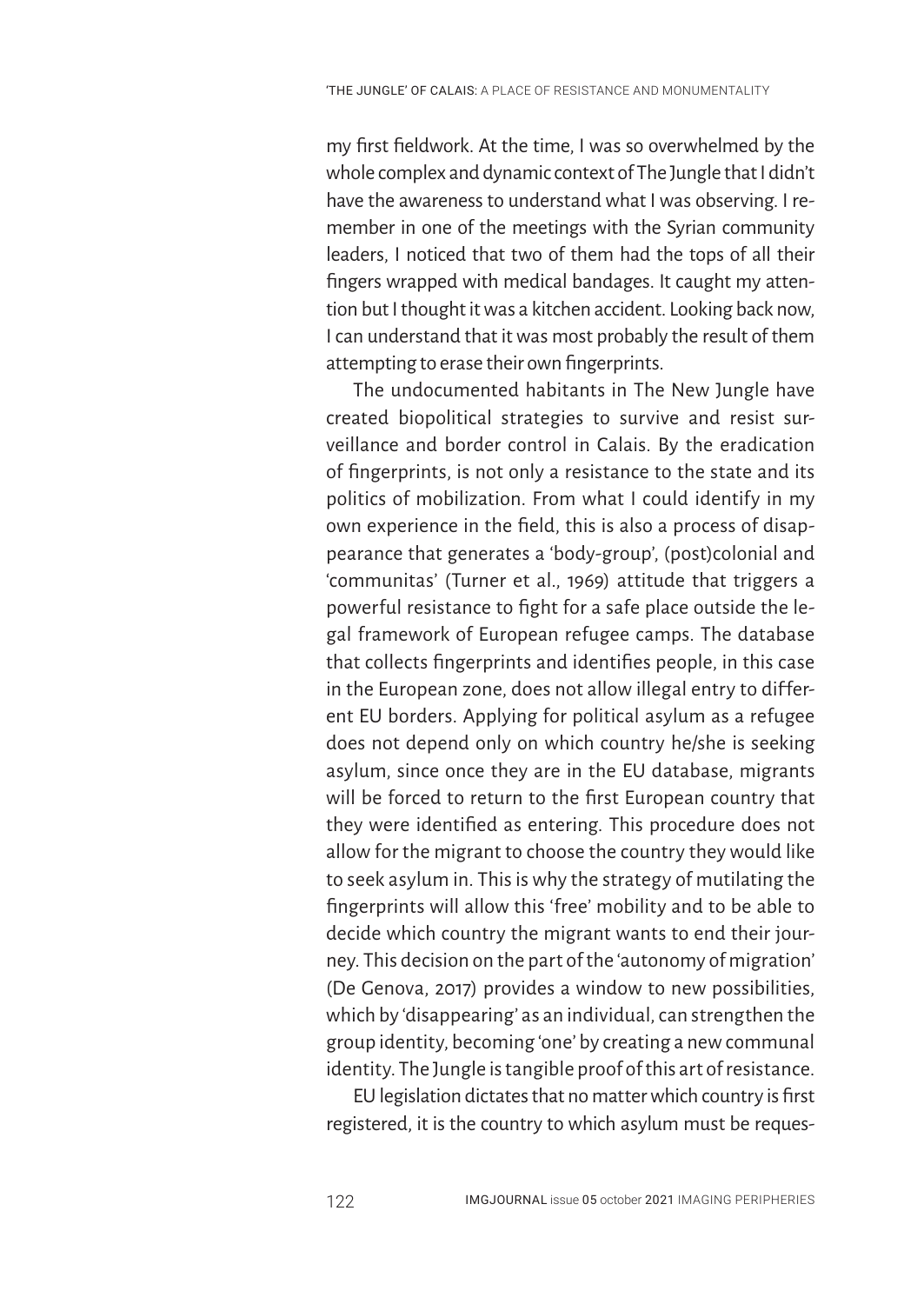ted, preventing the person from claiming asylum in the country they wish to be in. The Dublin Regulation also dictates that migrants can and should be deported to the country from which the first fingerprint was made, stopping them from continuing to cross borders. It is also an 'option'<sup>s</sup> to require that fingerprints can be removed from the EU database. In a conversation with a volunteer at The Jungle, she told me that there were many inhabitants of the camp who were waiting to find out if their fingerprints had disappeared from the system, so that they could ask for asylum in France or even in the UK and not be reported to the country they were first registered in, usually Turkey, Greece or Italy. A significant challenge becomes following the different elements of the procedure, since migrants do not have an internet access, email or a postal address, which is the usual communication system of the EU registration agency. Many carry out this process with the help from NGOs<sup>6</sup>. Hence, the removal and mutilation of fingerprints highlights complex discussions about disappearance and the right to it. Roberto Esposito's term "immunitary dispositif" describes how the current situation of identification policy creates a real and symbolic problematic of contemporary life. This immunitary disposition is "the coagulating point, both real and symbolic, of contemporary existence" (Esposito, 2011). The digital and technological incorporation in the human body with the process of identification through fingerprints, represents an official biopolitics of inscription. The mutilation and the almost amputation of the physical and digital identity becomes a product of the state violence and control (Sanyal, 2017).

The sophistication in borders of today<sup>7</sup> is driving towards the obligation (right) to be seen, confronted with the 'right to disappear', on behalf of the 'autonomy of migration' and its eradication of fingerprints. In order not to have to belong to any state and territory, this process is a possible example of decolonization of migrant bodies that have been colonized by the contemporary border regime. The right to disappear, through mutilating practices in order to detach themself from the database, proposes the reflection of the 'autonomy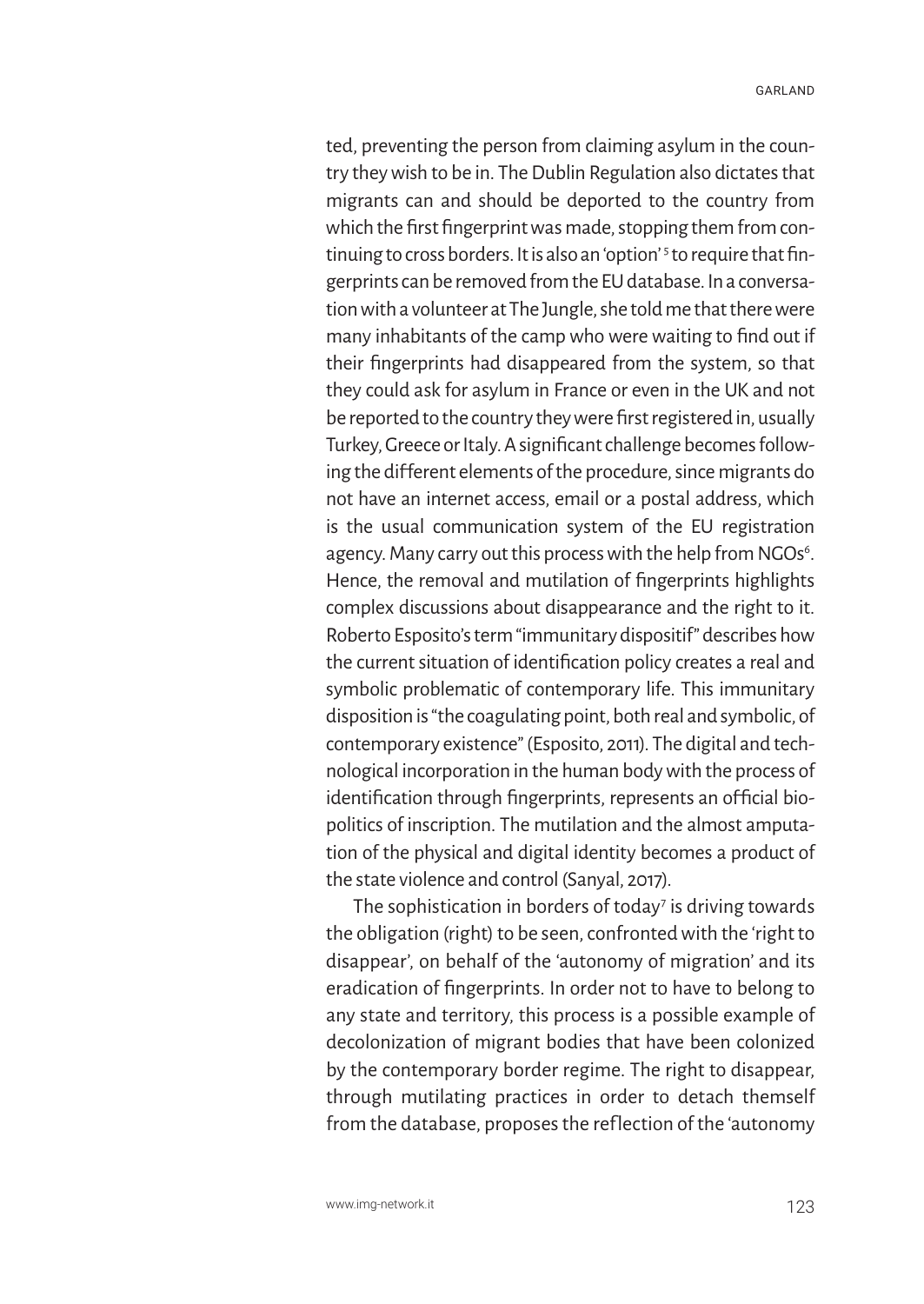of migration' and the priority of mobility over border control, demonstrating that the autonomy is still possible even if the borders have become more sophisticated. Migrants' strategies of burning documents, erasing fingerprints, among others, as described by Dimitris Papadopoulos and Vassilis Tsianos, are tactics to disappear and break the relationship between the human body and its identity by abandoning the human 'right'. At the same time, they are going beyond any further exclusion of representation, visibility, citizenship and human rights. Focusing on the art of resistance through innovative tactics, it challenges contemporary security and border control. The interplay between appearing and disappearing that underlies autonomous migration tactics makes the resistance sophisticated. However this gradual 'improvement' in both 'migration strategies' and 'border regime' has led to tragic and extreme conditions outside of the human rights framework. The deaths that the Mediterranean has witnessed are one of the consequences of this struggle to resist and defend the right of freedom's mobility and security.

We, the united people of the Jungle, Calais, respectfully decline the demands of the French Government with regards to reducing the size of The Jungle. We have decided to remain where we are and will peacefully resist the government's plans to destroy our homes. We plead with the french authorities and International Communities that you understand our situation and respect our fundamental human rights. (Manifesto from refugees, migrants and activists, when was the ultimatum for the Jungle south zone evacuation in 2015<sup>8</sup>).

# THE JUNGLE AS A (POST)COLONIAL PRACTICES

Digging into The Jungle's past, not only from the tangible and direct past of the development process of the infrastructure and urbanization of the camp, but going beyond it, leading to an analysis of a colonialist past within the ge-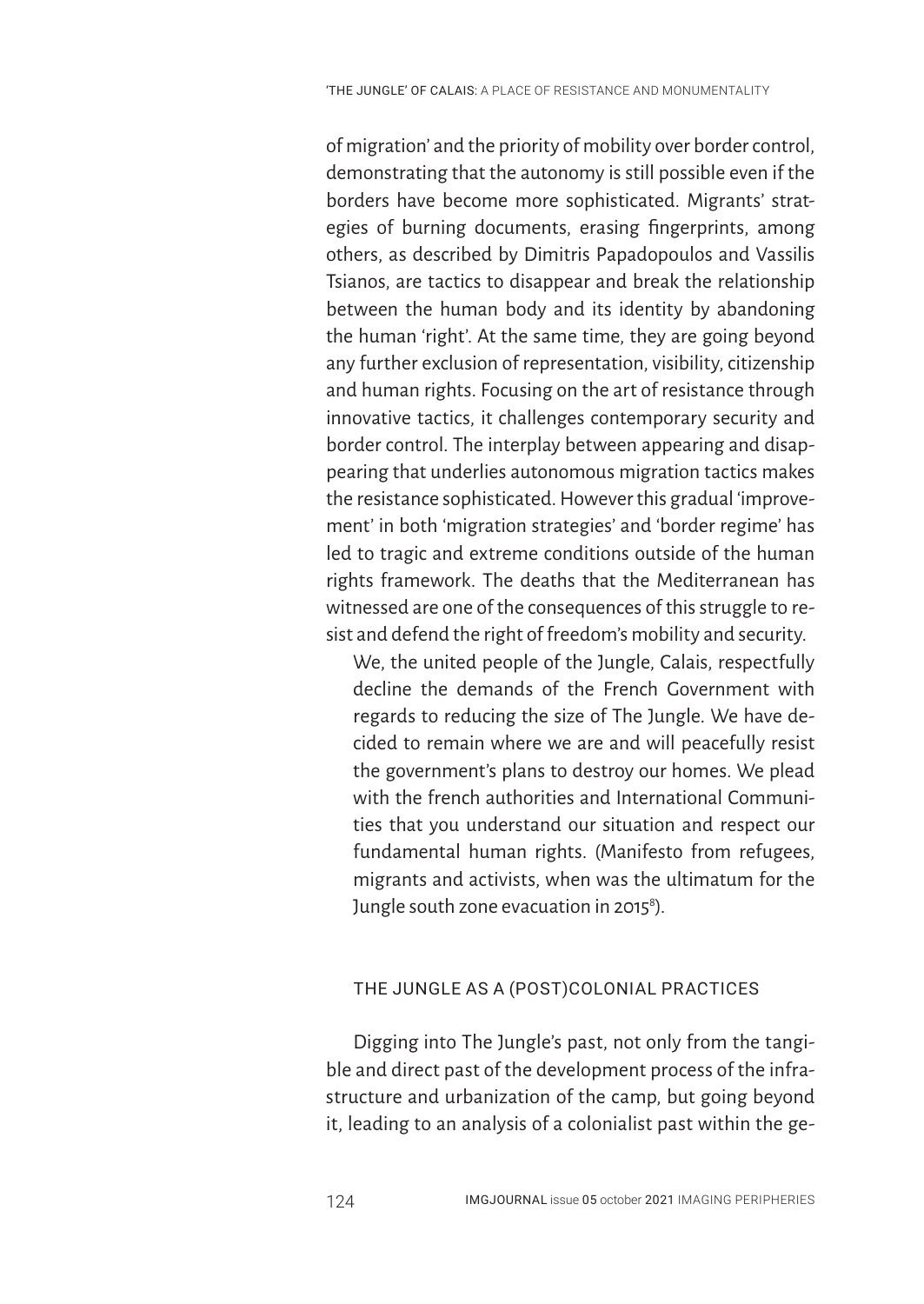nealogy and ancestors of The Jungle's inhabitants. The landscape of The Jungle embraces temporal and visual qualities of a place dehumanized by excessive government violence as well as a liminal space of transformation, 'communitas', resistance, protest and 'space of appearance' (Hicks & Mallet, 2019). This is not only concentrated on the space and perimeter of the camp itself (zone les Dunes, Calais) since it is located on the border of the UK and consequently of the Schengen border. This duality of being inside and outside a European Union territory and Schengen, leads to different disputes of a remote past of a colonialist legacy, generating a possible monumental (post)colonialist image of The Jungle, going beyond its urban form and 'temporary event' within the dynamics of the contemporary border crisis. The Jungle is not only a new urban form of cosmopolitization as analyzed by Aiger (2018), due to its way of conviviality between different nationalities, cultures, religions, economic status (the socioeconomic past of each inhabitant) and inter-social positions (refugees/migrants/volunteers). It is possible to go further, understanding The Jungle and its environment as a cosmopolitical border settlement, by its geographical category of being located on the border between the continent (Europe) and the island (The UK). The Jungle is not only a cultural biopolitics and mobility, it also embraces the politics of geography and nature, its archeological borderline of being on the edge of geographical, natural, political, economic, cultural forms of contrast, among others (Hicks & Mallet, 2019). Considering the notion of archaeology, analyzing The Jungle only as a refugee camp, seeing it from a defined type of informal settlement risks losing the perspective of long-term juxtaposition between the several human experiences of displacement between the UK's border and the European continent. By defining The Jungle as a 'specific' form, it will not be possible to make the spatial parallels that this fringe embraces in the 'totality' of the present and past. Dan Hicks and Sarah Mallet write: "These juxtapositions proliferate: between colonial pasts and the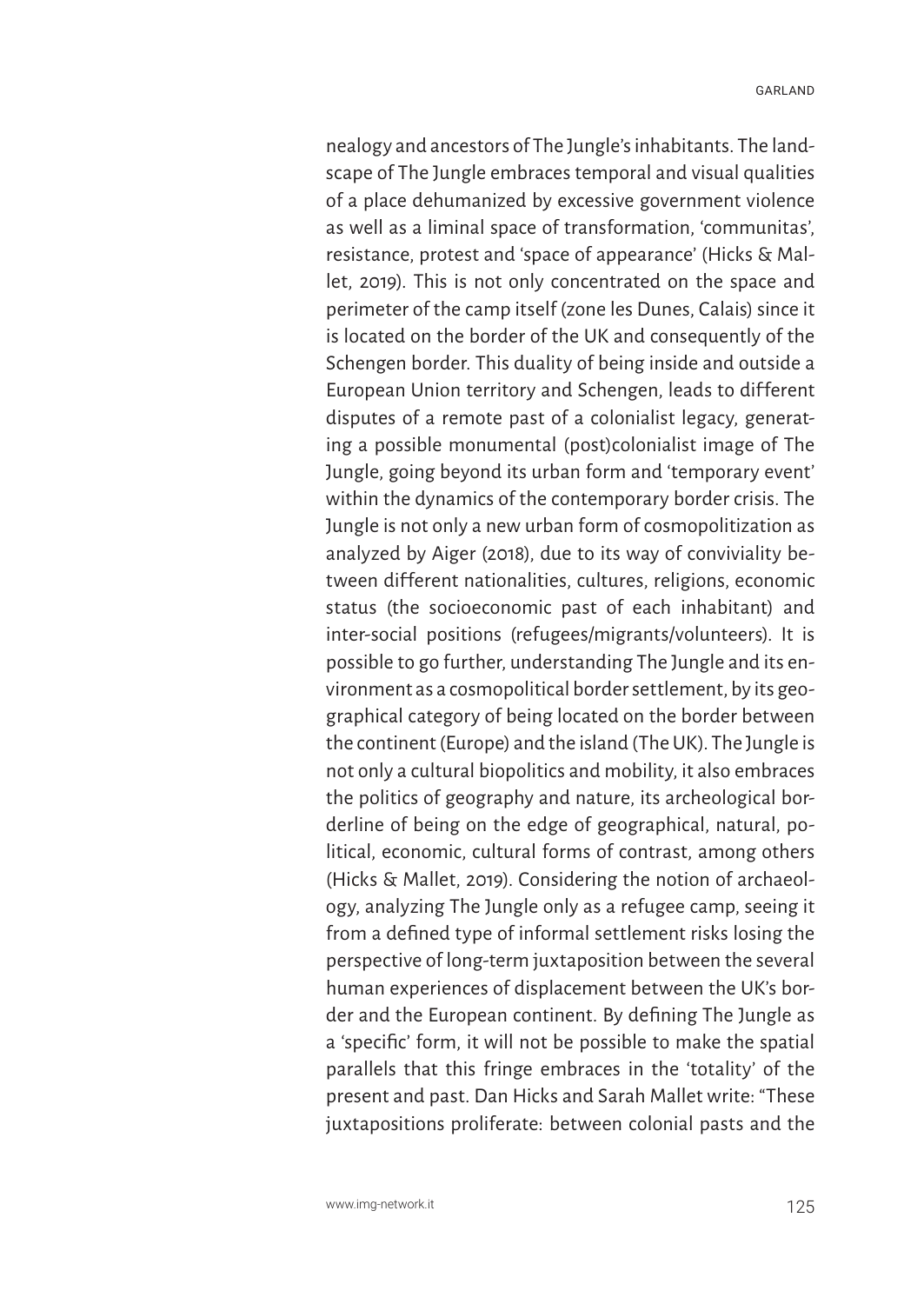(post)colonial present, between shelter and dispossession, between the Global North and the Global South, and even, between Old and New Worlds" (Hicks & Mallet, 2019, p. 26).

When I first entered The Jungle and observed its precarious and dehumanizing conditions, I was extremely shocked to experience this reality within a European country like France. With my experiences inside shantytowns, 'Tomas' and 'Favelas'9 in South America, I already had a bit more understanding of the material reality of the inhabitants in these fragile environments. Observing this similar and even more complex context<sup>10</sup> in a European city inside the economic and political powers of the EU and the Schengen, it struck me how environmentally hostile what I was seeing was. The contrasts and parallels of contemporary realities between Europe and 'the otherness', triggered me to consider how "Western civilization' grew in a two-way process simultaneously, creating a hybrid between the present and the past, perversely objecting to other growing realities, being less ef ficient, manufactured, savage, and so on." (Hicks & Mallet, 2019). It is here that the reality of The Jungle (inside and out) embodies the ongoing problematic of colonialist legacies in contemporary Europe. The (post) colonial images and actions of resistance of the surviving bodies of the camp consistently point out the colonialist and imperial legacy of Western civilization. In The Jungle it is possible to witness first hand how

these ongoing (post)colonial survivors are experienced vividly by displaced people through the strange epoch into which they are forced: a technological Mesolithic, where, apart from the smartphone, there is no modern technology of shelter, of transport, of lighting, heating, or community based on sedentism. (Hicks & Mallet, 2019, p. 63)

Ann Laura Stoler embraces the term '(post)colonial' to stress the long-term legacies of European colonialism rather than consigning them to history (Stoler, 2016) or understanding the colonial past as merely an anthropological and a merely historical matter. Stoler prefers the term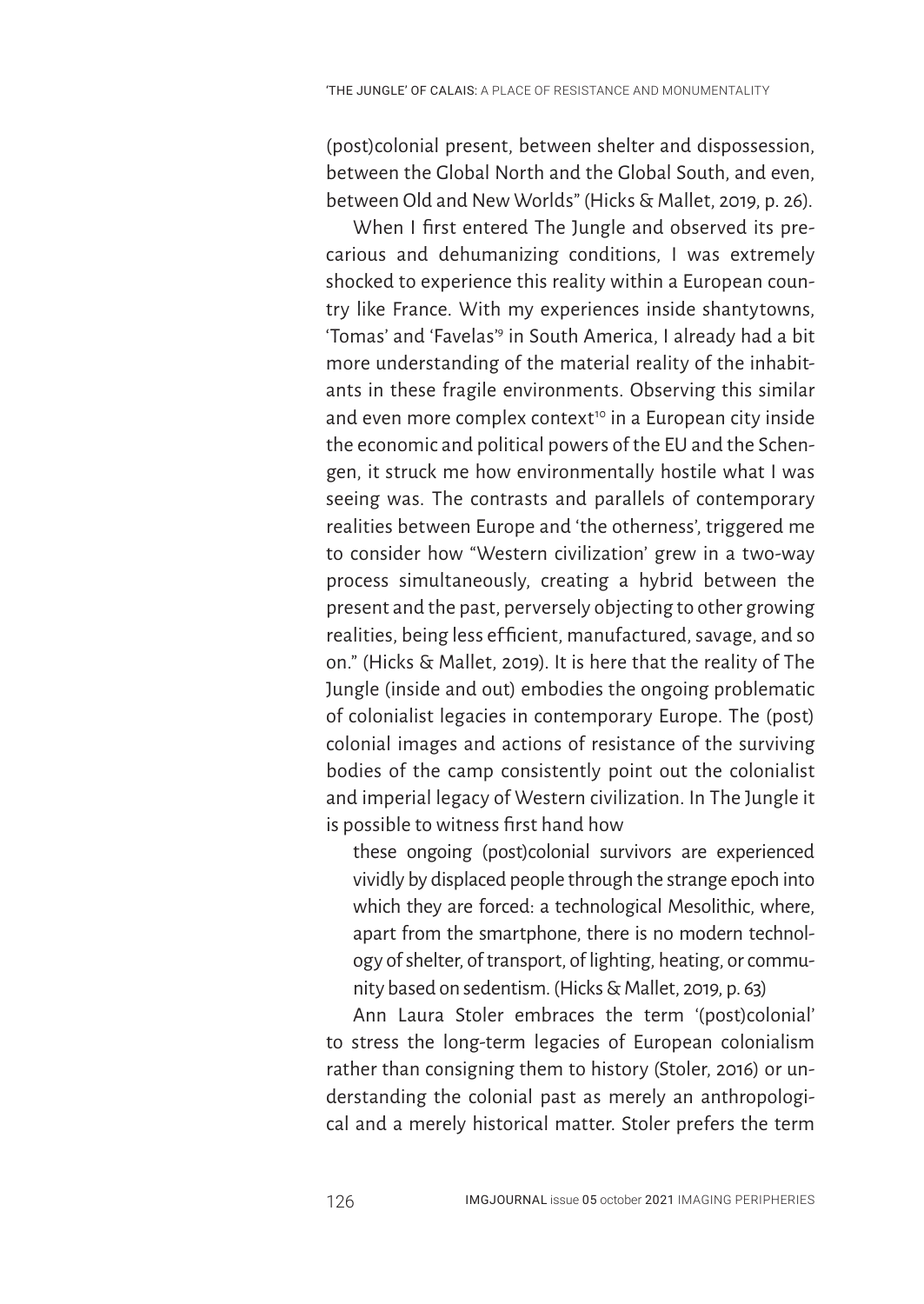(post)colonial studies rather than post-colonialism, since (post)colonial, with the use of 'parentheses', emphasizes the continuous colonial 'presence', from its tangible/intangible form and thereby confirms that there are colonial 'presents' (Stoler, 2016), not only as a temporary legacy after a colonialist experience, but rather a permanent presence of the colonialist frame. The Jungle can be an example of this juxtaposition, since geographically speaking, it is located in the European context and on the border of two European powers with colonialist pasts. When looking at the historical legacy as analyzed by Hicks & Mallet, which points out the radical vision of Lucy Mayblin (2017);

Most of the asylum seekers in Great Britain come from regions that used to be part of the British Empire. More specifically, in Calais these former regions overwhelmingly comprise only four states: Afghanistan, Sudan, Southern Sudan and Eritrea (with some smaller but significant numbers of Somalis). (Hicks & Mallet, 2019, p. 68).

Refugee Rights Europe reports that in the 2015-2016 census of the Jungle population, between two-thirds and fourfifths of the total population comes mainly from five countries: Afghanistan, Sudan, Southern Sudan, Eritrea and, to a lesser extent, Somalia. A significant number of Syrian and Iraqi communities began to arrive in 2015-2016 and Iranians began to arrive late  $2017$ <sup>11</sup>.

Four of the five main countries that have been represented by nationals in Calais were former Protectorates or protected states of the British Empire: Afghanistan (Emirate of Afghanistan, 1879-1919), Sudan and Southern Sudan (Anglo-Egyptian Sudan 1899-1956) and Somalia (British Somaliland 1884-1960). And in the case of Eritrea, after half a century of Italian rule there was a significant period of British military rule. (Hicks & Mallet, 2019, p.69)

It is here that the constant confrontations, hostile violence and the increasingly aggressive sophistication of the border regime from the French and British authorities, can be considered as attitudes of a colonialist legacy, from a material/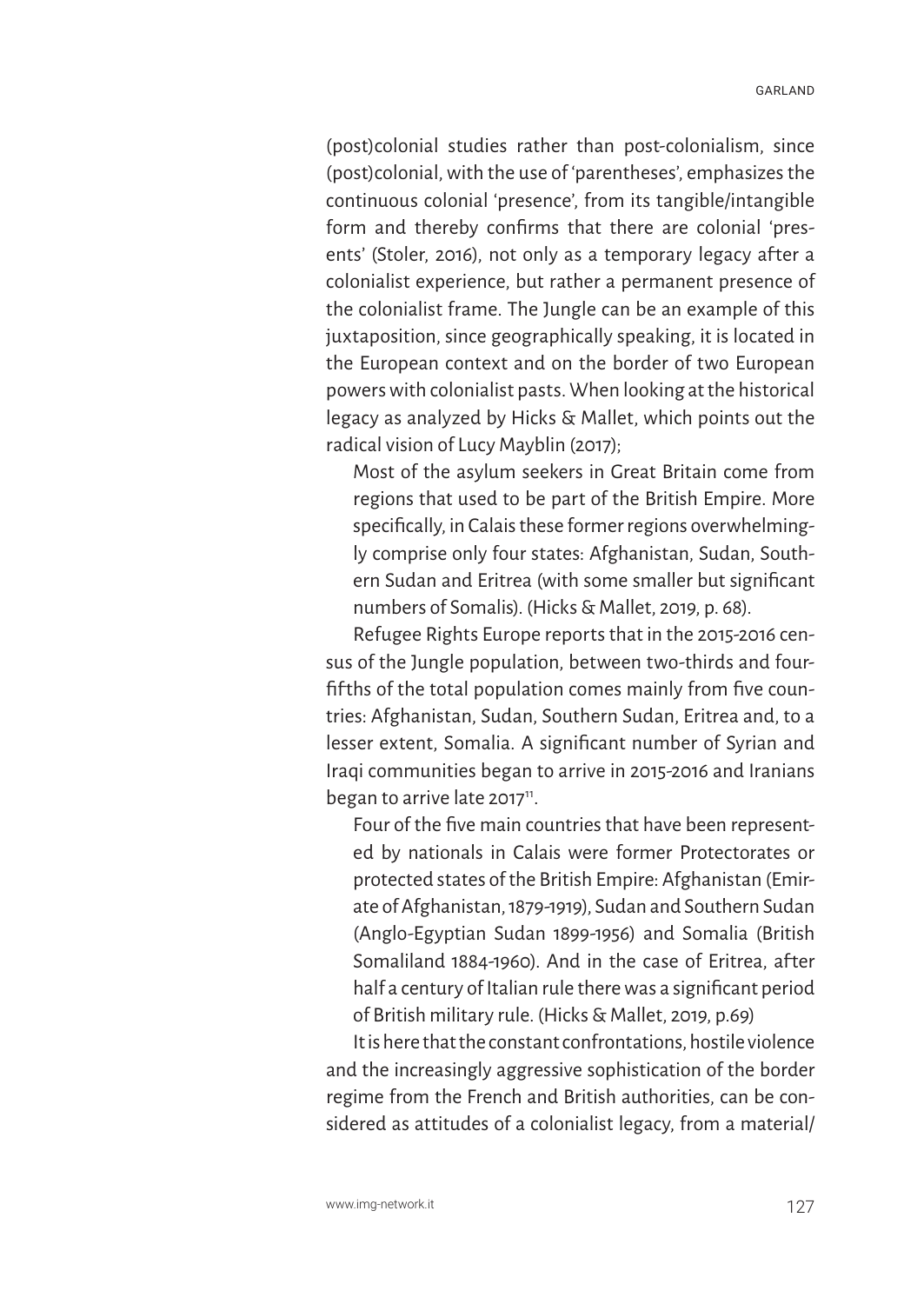immaterial and past/present perspectives. Confronting resistance and survival strategies of the *'*autonomy of migration' and in this particular case, the communities of The Jungle with (post)colonialist attitudes, are seeking to resist hostile processes within the EU and Schengen border regulations.

## REFLECTING ON

For this reason, as a result of my first experience and subsequent research on The Jungle, I began my theoretical/artistic reflections about the development of a possible monumental and international image of a 'peripheral' zone located on the fringe of Calais city. I am interested in focusing (and continuing to research) how (post)colonial practices, resistance, community and 'togetherness', in this specific geographical place, were produced, transformed, mutated and evolved of empowerment, resistance and a process of near territorial autonomy. Leading to a possible monumentality and ephemeral representation of the ongoing global resistance of the 'autonomy of migration' against the doctrines of 'border regime'.

Nora Sterinfeld in her curatorial text *Counter-monument and Para-monument* (2018) analyzes the perspective of monuments and monumentality in public space as an artistic and political action of not forgetting 'what happened'. Etymologically, the term monument contains words in Latin; emind, admonish, warn, foretell, making a direct relationship between the past and the future of an event. Giving a meaning and a sense to 'memory', through the process of remembering, not forgetting and not erasing the past of a historical event. Monuments appropriate a past and reinterpret it in the process, a process of healing what 'happened' and what 'was', without forgetting the event itself to record it for future generations (Sterinfeld, 2018). In the process, the monuments are not only for remembering, but can also be an activist and (post)colonial statement against the past/present state regime. The renowned artist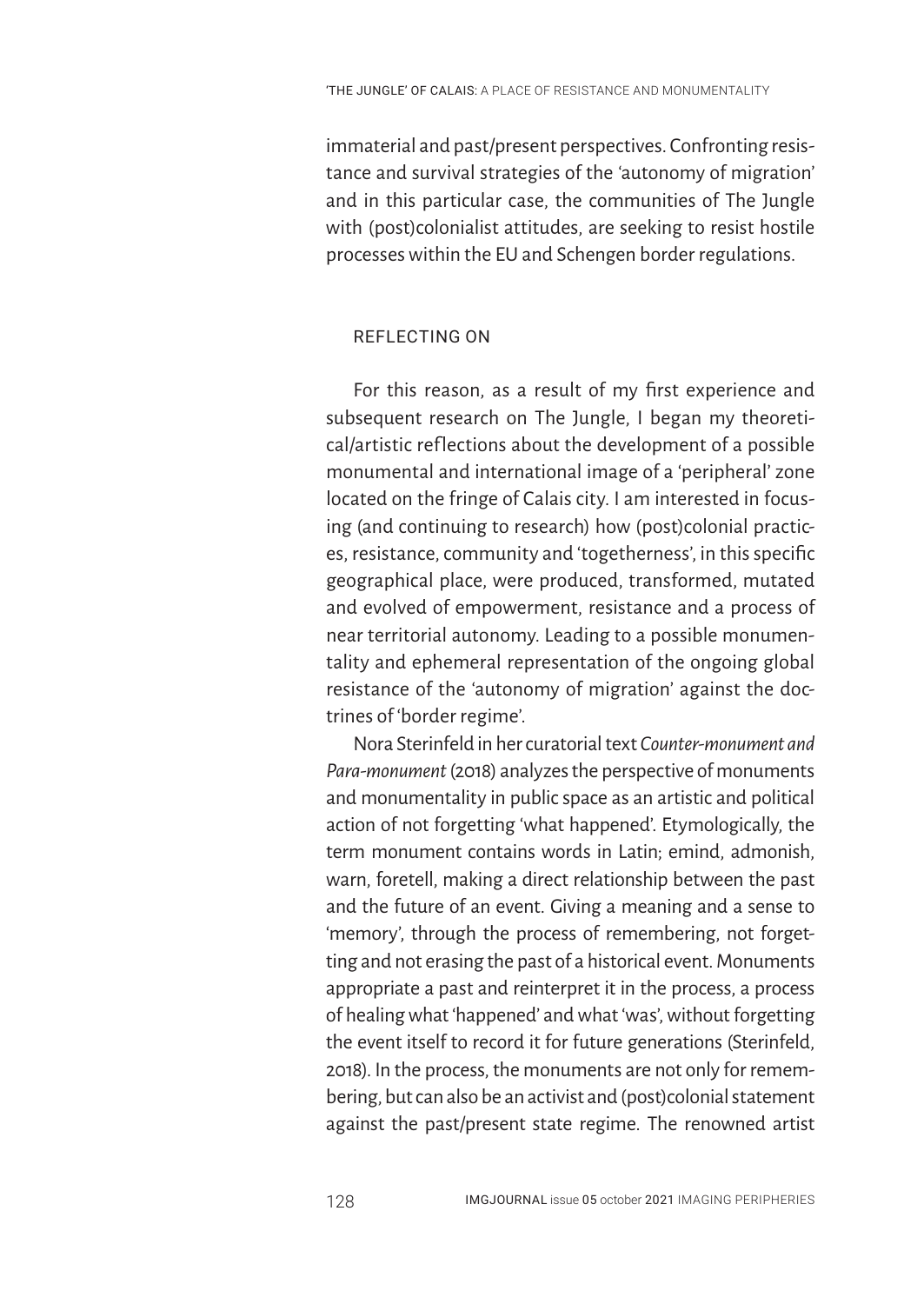Olu Oguibe created an impressive artwork for *Documenta 14*  (2017), *Monument to Strangers and Refugees*, which was installed on Königsplatz in Kassel in the form of a monolith. This monument had the biblical quotation 'I was a stranger and you took me in' written on it in four languages (German, English, Arabic and Turkish). The members of the Kassel municipality and the local citizens challenged this art sculpture. Kassel's AfD city council member Thomas Materner, discussed whether the obelisk would stay in the public space or not, as there were already complaints from citizens about the 'ideologically polarizing, disfigured art'. This is a contemporary example of the ongoing dispute over 'what' and 'how' to remember, and about how state policies and urban planning are the agents of deciding what can and should be remembered and monumentalized, and not necessarily the communities involved in 'the event' that they do not want to forget. That is why The Jungle provides an interesting perspective on the contemporary debates about what 'we should not forget' and 'who' are the actors of remembrance through monumentality. Activisms, resistances and (post)colonial experiences by the inhabitants of The Jungle in the face of the border regime doctrines have provided an externalization of the ongoing hostility in the area of Les Dunes. Providing a visualization and viralization of the current migration phenomena across Europe and beyond, these actions of visualization empowering, has led to the production of an external representation of the 'autonomy of migration' and has provided this possible ephemeral monumentality which should not be erased and forgotten. It is here that researchers involved in refugee studies, hybrid scholarlyactivists, anthropologists, artists, and many others, play an important role in the process of not forgetting and remembering through empirical research, anthropological thinking and artistic practices/actions from a transdisciplinary perspective.

These pages of narrative, is the compilation of my ongoing searches and interests in relation to the possible 'monumentality' of The Jungle of Calais, is a continuing process, which will be transformed and mutated in the course of my PhD.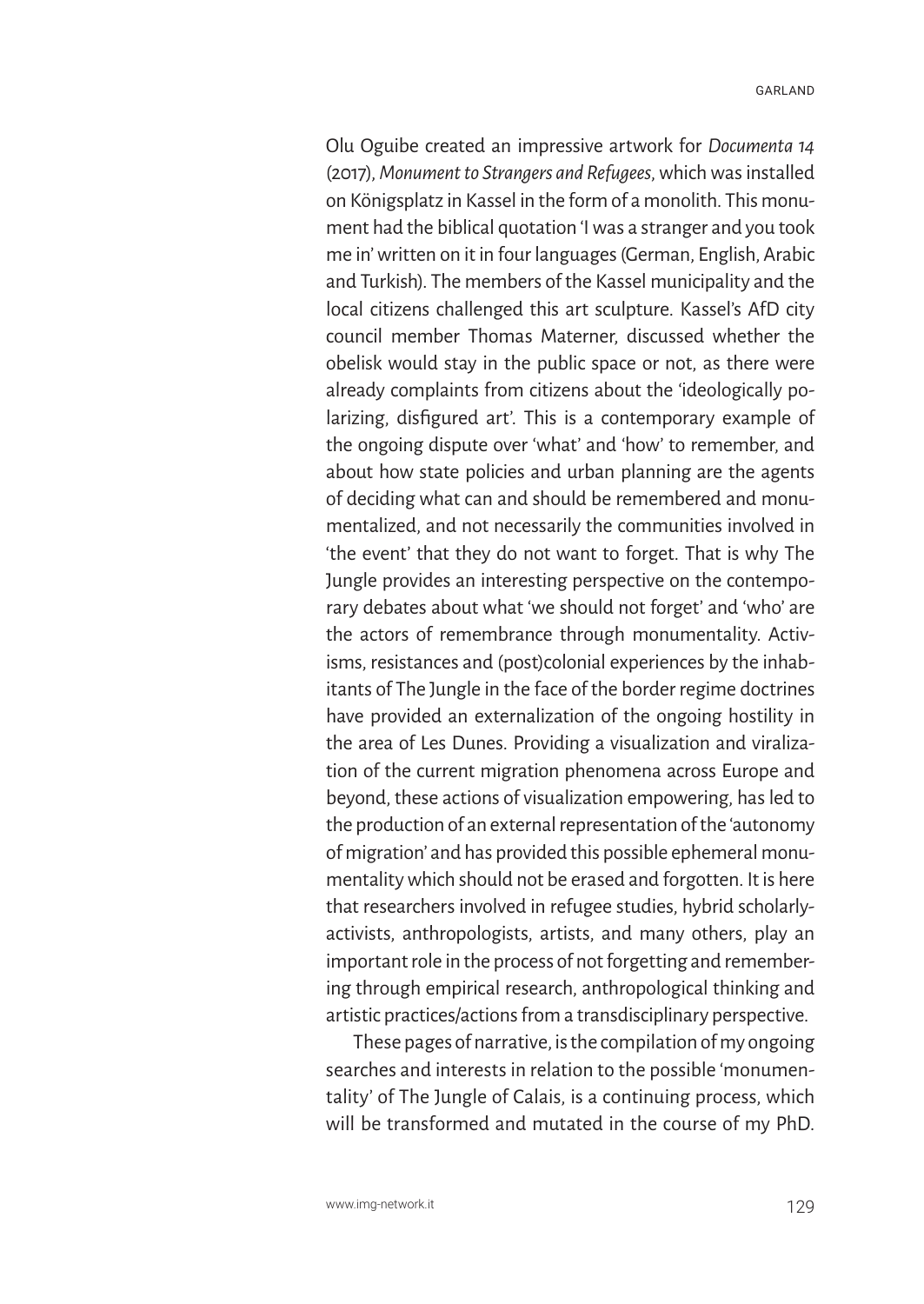While traveling in 2022 for the second fieldwork, I will create other opportunities for data collection and interpretation, allowing the possibility of further exploration on (post)colonialism, monumentalism and contemporary regime borders.

## **NOTES**

**1** I thank my PhD supervisors (1st) Dr. Prof. Regina Römhild and (2nd) Dr. Prof. Bonaventure Ndikung, for the guidance and input in this text. I also thank my friend and colleague Julia Widdig for editing. A brief part of the ethnographic and artistic content of this article is inspired by my paper *The Jungle de Calais: Entre Liminalidad, Espacio fronterizo y lugar de posibilidades.* Post(s) Journal (2021). Spanish language.

**2** As described by Agier; "125 containers, uniformly white, on one or two levels, were strictly aligned along two axes. These ran in a west-northwesterly direction, forming roads that attracted the coldest prevailing winds, even accelerity and orientation meant that the roads were in the shade for the greater part of the day and did not see the sun at all in the winter" (2018, p. 72).

**3** At the end of 2016 the German government created a school aid program for 'integration' in local refugee centers.

**4** See more details about the experiences with the letter exchange in Garland (2021).

**5** Many migrants go through this process, but the system is extremely slow and often denied. For this reason, many migrants continue their journey, crossing illegally and hoping to find ways to stay in the final destination. That is why these informal camps within Europe, like The Jungle, are places of waiting, protection and resistance to also escape the laws of the EU database.

**6** Social workers and volunteers have to go out and find the applicants in informal camps and on the streets to update them about the procedure.

**7** Border control is no longer just physical, technological and digital; it has also been introduced into the biology of the body. The sophistication of the control in using carbon dioxide to detect human presence (heart palpitations) within transportation (cars, trucks) between borders and in the case of Calais, mainly in the Channel Tunnel zone, has generated a refinement in the mapping of the bodies by the state, producing a much more detailed database of migratory identification.

**8** See figure-image by Maryisokariari in: https://somethingaboutmary. co.uk/2016/01/15/CALAIS-JUNGLE-CAMP-MIGRANTS-EVICTED-FROM-MAKESHIFT-SHELTERS-PREPARE-FOR-BULLDOZERS/

**9** Refers to the same concept as shantytown, used mainly in South America. For example: Toma in the case of Chile and Favela in Brazil.

**10** Its cosmopolitan quality, its location on a territorial fringe and the daily violence between authorities.

**11** Due to the introduction of visa free travel for Iranians to Serbia.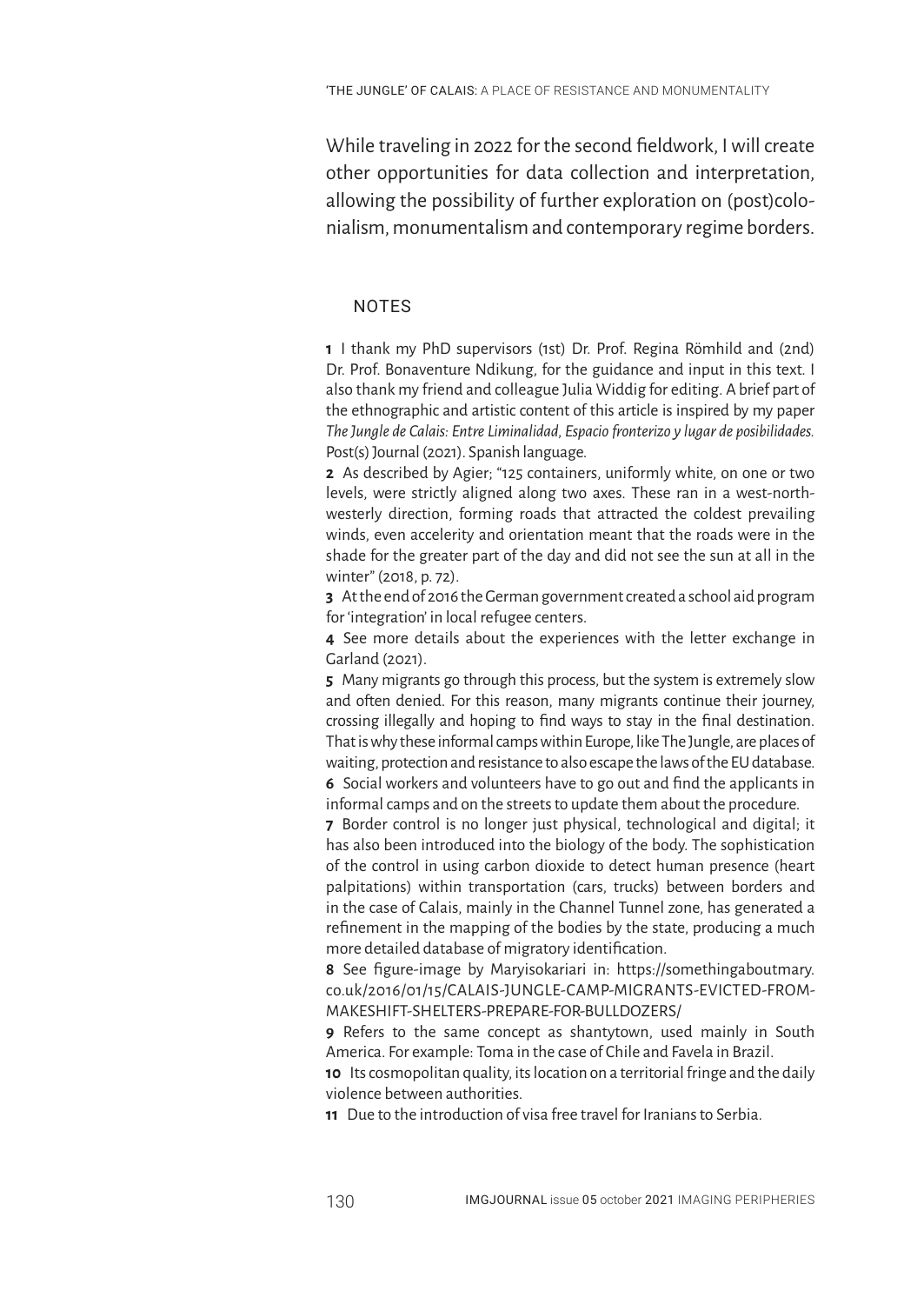### **REFERENCES**

- Agamben, G. (2000). Beyond Human Rights. in G. Agamben, *Means without End. Notes on Politics.* (pp.15-29) Theory Out of Bounds Series, vol. 20 (C. Casarino & V. Binetti, trans.) Minneapolis, MN: University of Minnesota Press.
- Agamben, G. (1998). *Homo Sacer: sovereign power and bare life.* (D. Heller-Roazen, Trans) Stanford, CA: Stanford University Press (Original work published 1996).
- Agamben, G. (1999). *Potentialities: Collected essays in Philosophy.* (D.Heller Roazen, Ed. and Trans.) Stanford, CA: Stanford University Press.
- Agamben, G. (2005) *State of exception.* (K. Attell, Trans) Chicago, IL: University of Chicago Press (Original work published 2003).
- Appadurai, A. (2019). Deep Democracy: Urban Governmentality and the Horizon of Politics. *Urbanisation,* 4(1), 29–47. https://doi. org/10.1177/2455747119863891
- Auge, M. (1992). *Non- places, introduction to an anthropology of supermodernity.*  (J. Howe, Trans) London, UK; New York, NY: Verso. (Original work published 1992)
- Andrews, H. & Roberts,L. (Eds.) (2011). Liminal Landscapes Travel, Experience and Spaces in-between. London, UK: Routledge.
- Agier, M. (2002). *Between war and city Towards an urban anthropology of refugee camps.* Ethnography, Vol.3 (3), 317-341.
- Agier, M., Bouagga, Y., Galisson, M., Hanappe, C., Pette, M., & Wanesson, P. (2018). *The Jungle: Calais's Camps and Migrants.* (D. Fernbach, Trans). Cambridge, UK: Polity Press.
- Calais Migrant Solidarity (2011). Calais: This border kills. Documented police violence. June 2009 - June 2011. https://nobordertestblog.files. wordpress.com/2011/09/english- dossier.pdf
- De Genova, N.(Ed.). (2017). *The Borders of "Europe": Autonomy of Migration, Tactics of Bordering*. Durham , NC: Duke University Press.
- Esposito, R. (2011). Immunitas: The Protection and Negation of Life. Cambridge, UK: Polity Press.
- Gov.uk. Home Office (11 July 2017). Fact sheet: The UK's juxtaposed border controls. https://homeofficemedia.blog.gov.uk/2017/07/11/fact-sheetthe-uks-juxtaposed-border-controls/
- Garland, M. (2021). The Jungle de Calais:Entre liminalidad, espacio fronterizo y lugar de posibilidades. En post(s), volumen 7 (pp. 68-97). Quito: USFQ PRESS.
- Hicks, D. & Mallet, S. (2019). *Lande: The Calais 'Jungle' and beyond.* Bristol: Bristol University Press.
- Müller, T. & Schlüper, U. (2018). *Dynamiken der Jungles Calais und das europäisch-britische Grenzregime*, Munich, DE: Bordermonitoring.
- Papadopoulos, D., Stephenson, N. & Tsianos, V. (2008). *Escape Routes: Control and Subversion in the Twenty-First Century.* London, UK: Pluto Press.
- Papadopoulos, D., & Tsianos, V. (2007). The autonomy of migration: The animals of undocumented mobility. In A. Hickey-Moody, & P. Malins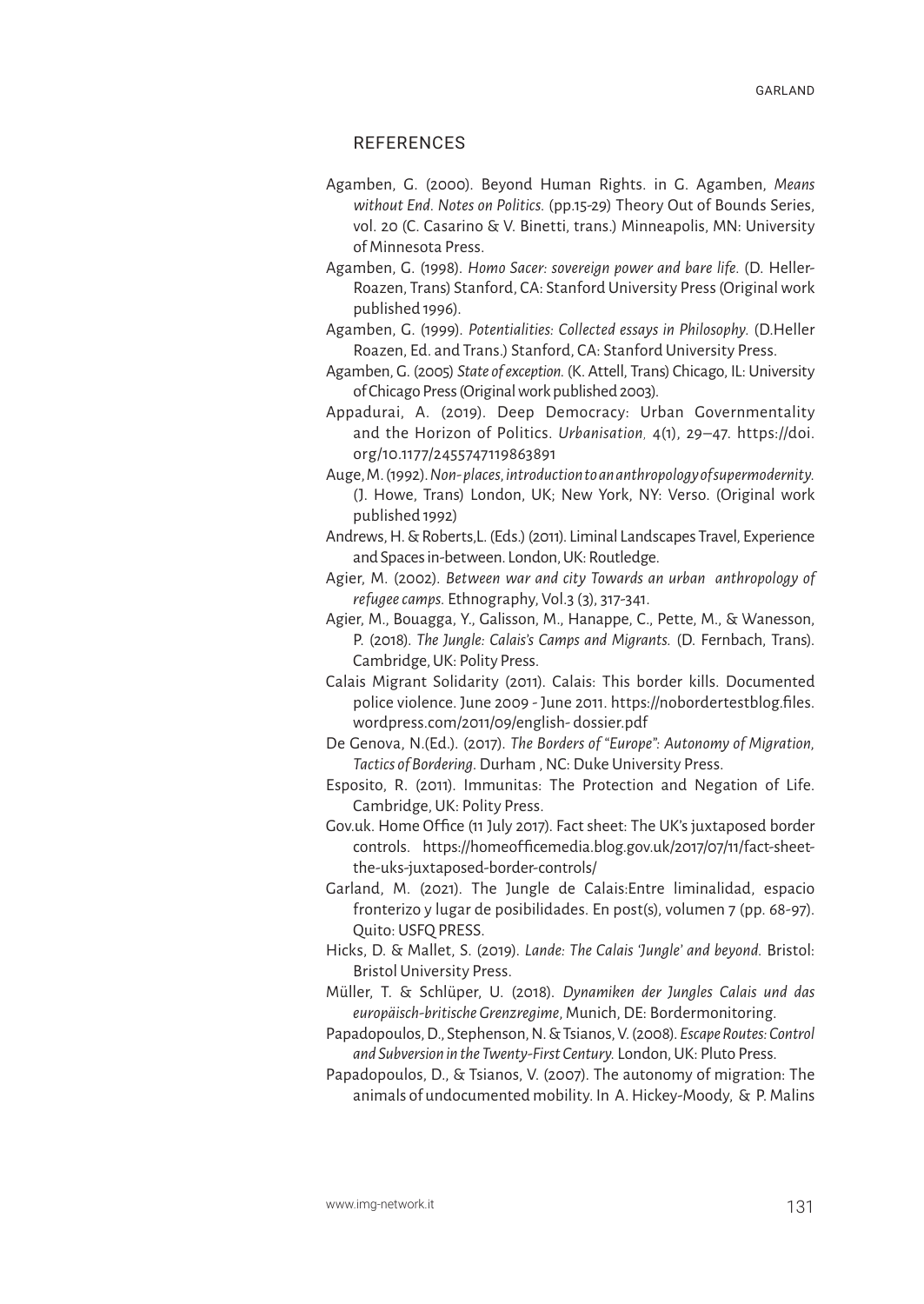(Eds.) (2007). *Deleuzian Encounters. Studies in Contemporary Social Issues.* (pp. 223-235). Basingstoke, UK: Palgrave Macmillan.

- Sanyal, D. (2017). Calais's "Jungle": Refugees, Biopolitics, and the Arts of Resistance. Representations, 139, 1–33. https://www.jstor.org/ stable/26420608
- Stoler, A. L. (2001). Tense and Tender Ties : The Politics of Comparison in North American History and (Post) Colonial Studies. *The Journal of American History* Vol. 88, No. 3 (Dec., 2001), pp. 829-865. Oxford University Press.
- Stoler, A. L. (2008). Imperial debris: Reflection on ruins and ruination. *Cultural Anthropology* Vol. 23, No. 2, pp. 191-219
- Sternfeld, N. (2018): Gegendenkmal und Para-Monument. Politik und Erinnerung im öffentlichen Raum/Counter-Monument and Para-Monument. Politics and Remembrance in Public Space. in: Ernst Logar (ed.): Ort der Unruhe/Place of Unrest. (pp. 40-61). Drava:Klagenfurt & Celovec.
- Turner, V., Abrahams R., & Harries, A. (1969). *The Ritual Process: Structure and Anti-Structure.* London, UK: Routledge.

# ADDITIONAL READINGS

- Farrier, D. (2011). *Postcolonial Asylum: Seeking Sanctuary Before the Law.*  Liverpool, UK: Liverpool University Press.
- Fassin, D. & Pandolfi, M. (Eds.). (2010). *Contemporary States of Emergency: The Politics of Military and Humanitarian Interventions.* New York, NY: Zone Books.
- Haraway, D (1988). Situated Knowledges: The Science Question in Feminism and the Privilege of the Partial Perspective. In: *Feminist Studies*, Vol. 14, No. 3. (Autumn, 1988), 575-599.
- Murphy, F. (2018). Refugees and police violence in Calais. *Anthropology News*. Vol 58 (6), 121- 126.
- Shachar, A. (2020). *The shifting Borders, Ayelet Shachar in Dialogue.* Manchester, UK: Manchester University Press.
- Shields, R. (1991). *Places on the Margin: Alternative Geographies of Modernity* (1st ed.). London, UK: Routledge.